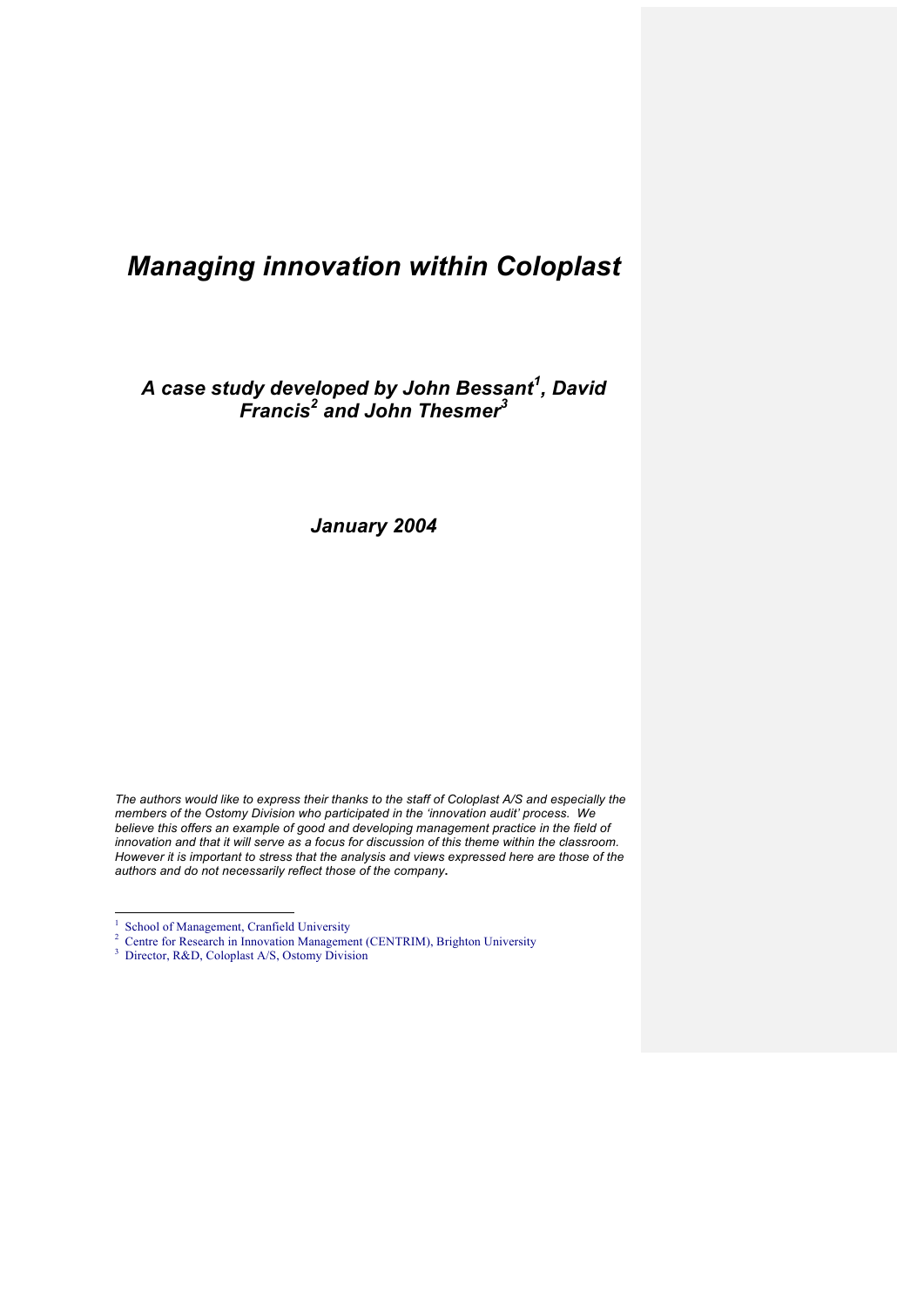#### **Managing innovation within Coloplast A/S**

## **Introduction**

'We can't afford to be complacent – we have to learn to innovate in new directions!' The mood at the company's 2002 Innovator's Conference was positive but concerned. 200 people from all round the globe had gathered in Copenhagen to exchange ideas, show off their exciting new development projects and above all get 'off-line' for a couple of days to think about how to make innovation really work for the business.

Not that Coloplast is exactly a slouch when it comes to innovation. One of the stars of Danish industry, it has built a highly profitable position as an increasingly global player in the medical products field within a comparatively short space of time. Founded in 1957 the company has grown through a series of innovations which combined a deep understanding of a specialist medical field with strong and focused technical competencies. Innovation is seen as a core value and expressed and embedded within their strategy. (See exhibit 1). Their efforts at innovation have been regularly recognised and they have picked up an enviable set of awards over the years; most recently the daily newspaper Berlingske Tidende, Nordea A/S and the national Patent and Trademark Committee together awarded Coloplast the 2002 Innovation Prize.

#### **Exhibit 1: Company mission statement**

*Throughout the world we wish, within our selected business areas, to be the preferred source of medical devices and associated services, contributing to a better quality of life. By being close to customers we fulfill their needs with innovative, high quality solutions. Through empathy, responsiveness and dependability we seek to earn their loyalty. Our culture attracts and nourishes individuals who are energetic, committed and have a passion for our business. We respect differences and pledge to act responsibly in social, environmental and business contexts. By striving to be best in our business we achieve growth and increased value for our customers, employees and shareholders.*

Innovation has always been at the heart of their business, ever since the company was founded to produce better solutions to meet the needs of patients recovering from stomach cancer. So why the concern now, just when they seemed to have the innovation challenge under control?

Precisely because the company was aware how much its previous success had been built on innovation, it recognized the need to audit and develop its capabilities to continue to do so. In particular the challenge was not only to maintain innovation within key areas with which it was familiar – product and process innovation around 'doing what we do but better' – but also to develop the capacity to create and manage discontinuous, 'do different' kinds of innovation. And for this it realized it would need to build a complementary but different set of capabilities for organizing and managing innovation.

#### **Brief history of the company**

Coloplast was founded in 1954 when nurse Elise Sorensen developed the first self-adhering ostomy bag as a way of helping her sister, a stomach cancer patient. She took her idea to a various plastics manufacturers, but none showed interest at first. Eventually one, Aage Louis-Hansen discussed the concept with his wife, a nurse, who saw the potential of such a device and persuaded her husband to give the ostomy bag a chance. Hansen's company, Dansk Plastic Emballage, produced the world's first disposable ostomy bag in 1955; these first bags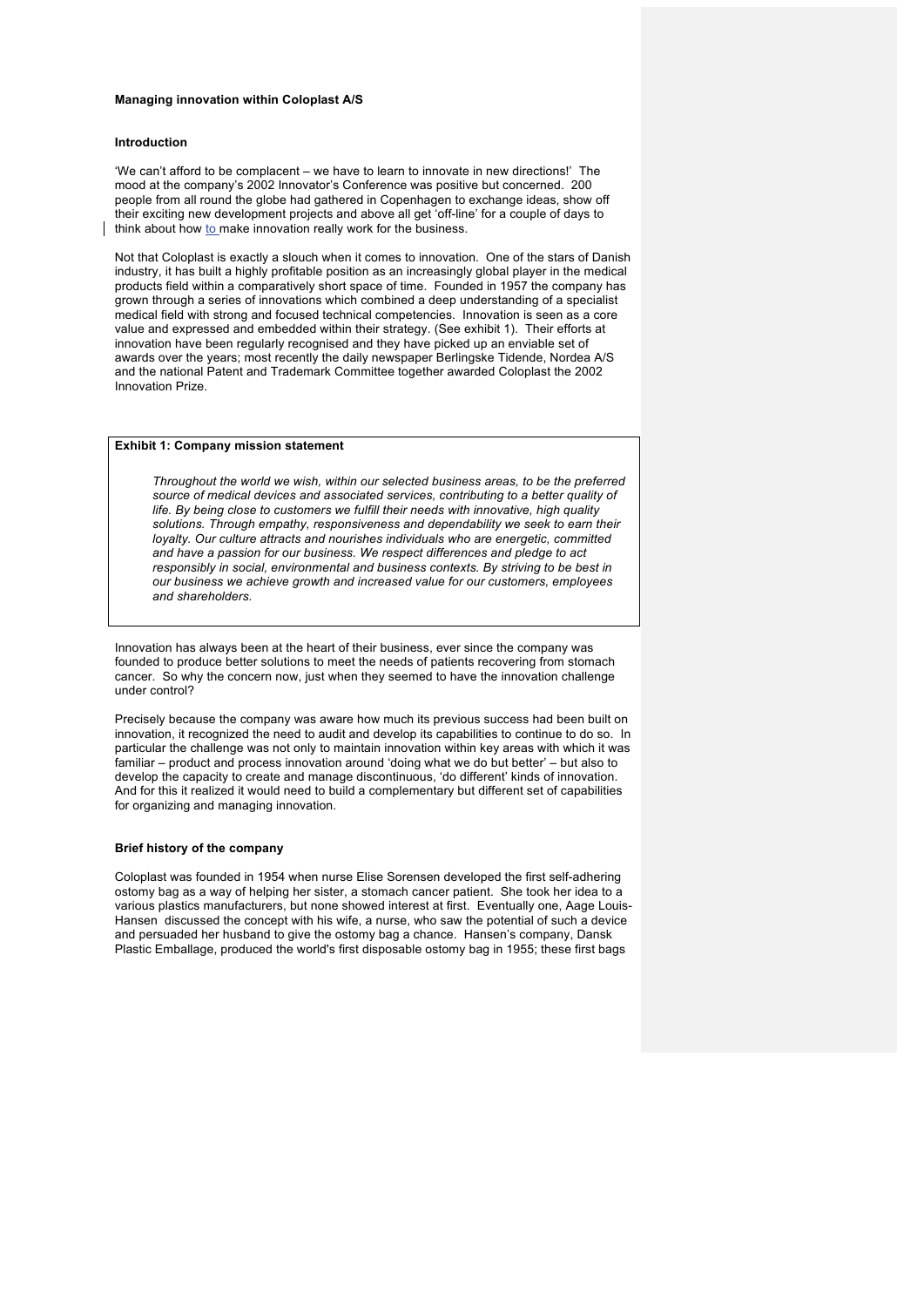were made by hand. Two years later Dansk Coloplast was founded. Sales exceeded expectations and in 1957, after having taken out a patent for the bag in several countries, the Coloplast company was established. It was listed on the Danish Stock Exchange in 1983.

Expansion of the business took place not simply in volume terms but also geographically, with a gradual extension of operations across Europe, into the USA and later the Far East. Today the company has subsidiaries in 20 and factories in 5 countries around the world. The product range also developed with the setting up of specialist divisions dealing with incontinence care, wound care, skin care, mastectomy care, consumer products (specialist clothing etc.) as well as the original ostomy care division. Growing collaboration with other medical firms like Johnson and Johnson has involved them in various mergers, joint ventures and other activities aimed at providing a focused range of care products.

Today Coloplast defines itself as *'a medical device company developing, marketing and selling products and services within our business areas: ostomy, continence care, wound care, breast care and skin care. Our customers are care providers and healthcare advisors, dealers and the product users. We offer products based on innovation and high technology ensuring effective treatment'.*

The structure, as of 2003, is given in exhibit 2, below.

*Exhibit 2: Organization structure*

## **Financial performance**

.

Growth within the business has been consistent and the company remains one of the star performers in Danish industry, as exhibit 3 indicates.

*Exhibit 3: Financial performance for Coloplast Group*

| - Year                                              |        | 1997/8 1998/9 1999/00 2000/01 2001/02 |      |      |
|-----------------------------------------------------|--------|---------------------------------------|------|------|
| <b>Net turnover</b><br>(million Danish kroner) 2724 | - 3065 | - 3603                                | 4069 | 5624 |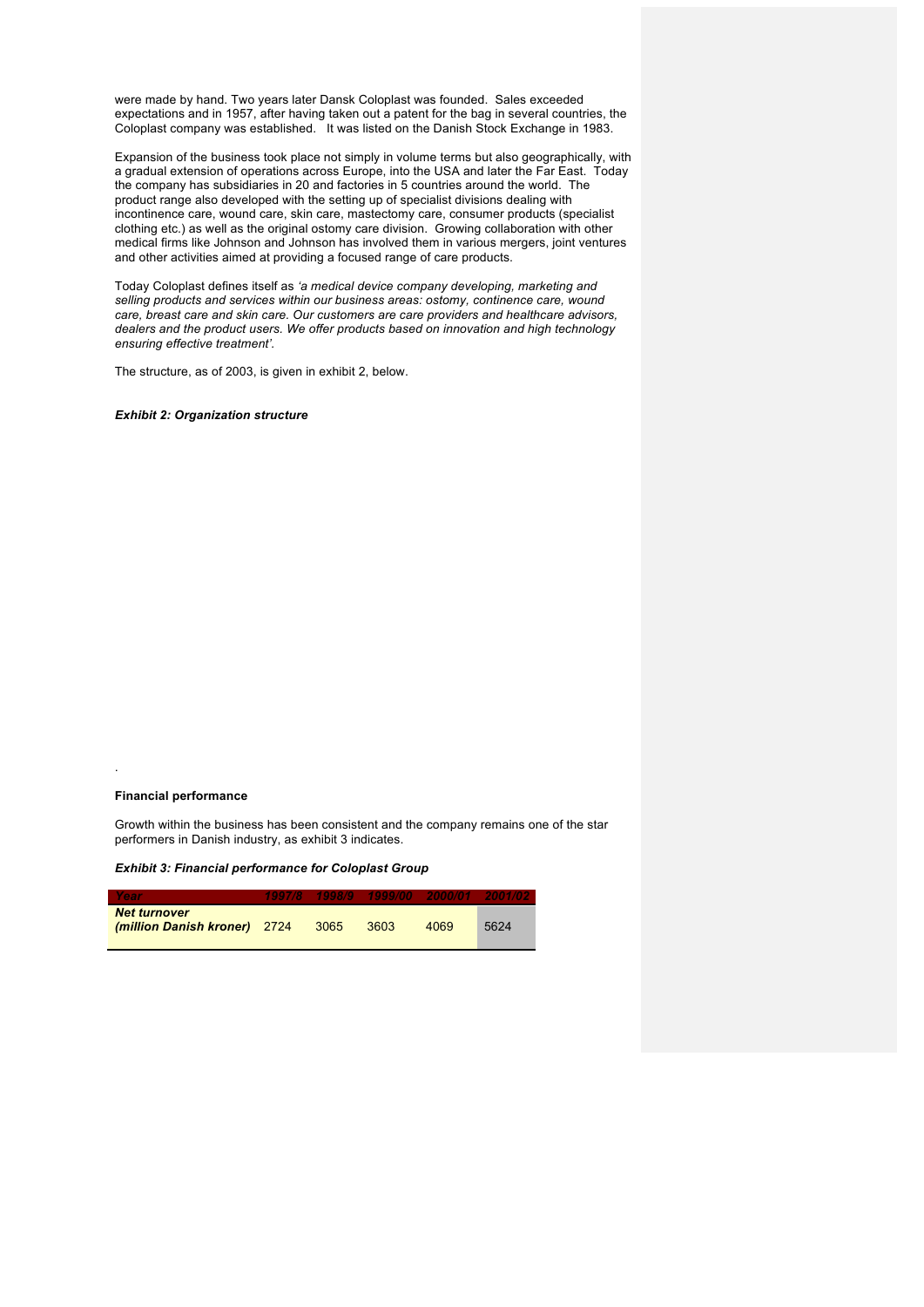| <b>Operating profit</b>  | 438 | 464 | 564 | 696 | 931 |
|--------------------------|-----|-----|-----|-----|-----|
| <b>Annual growth (%)</b> | 14  | 13  | 18  | 33  | 38  |

## **Market performance**

Coloplast is operating in a niche market with few, large suppliers. In the western hemisphere most of their products are reimbursed by the healthcare authorities. Usually it is a nurse who chooses the product or provides guidance on product choice.

With more than 6,000 employees in 30 countries around the world they are a major supplier of medical devices and services improving the quality of life of the users. Most of the group turnover (over 98%) is generated in countries outside Denmark, with around 79% in Europe and 15% in North and South America. In Europe they are market leaders within their largest business area, ostomy. The overall world market for ostomy products is estimated at DKK 8bn, with an annual growth in the order of 4-8%. The market growth is just under 5% in Europe, but somewhat higher in the USA end the rest of the world. In 2002/03 Coloplast's ostomy product sales totaled DKK 2.131bn, corresponding to a rate of growth of 14% in local currencies.

## **Key competencies**

An ostomy bag or a wound dressing must adhere to the skin without causing unnecessary damage or irritation. Coloplast's key technological competence is skin-friendly adhesives based on advanced adhesives technology, which they use in most of their products. Underpinning all of this has been a strong commitment to R&D with a central facility in Denmark and subsidiary work elsewhere together with extensive links with and funding of university and clinic based work.

#### **The innovation challenge**

At its heart the innovation management problem is simple. In order to survive an organization has to change its offering and how it creates and delivers that - and it must do so on a continuing basis. And in order to carry this out it has to go through certain common phases of activity (exhibit 4).

*Exhibit 4: Outline of the innovation process*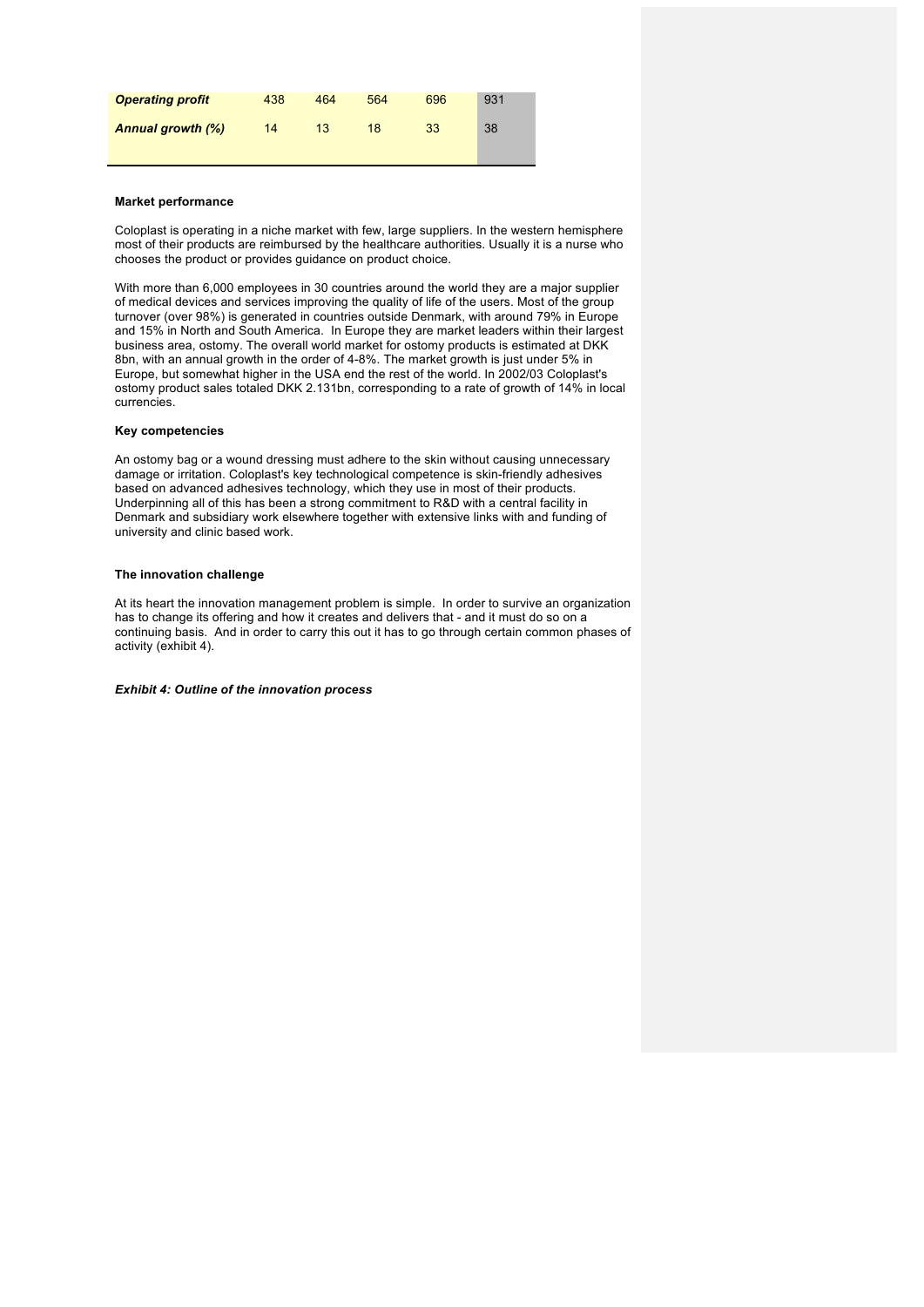

These stages are:

- scan and search their environments (internal and external) to pick up and process signals about potential innovation. These could be needs of various kinds, or opportunities arising from research activities somewhere, or pressures to conform to legislation, or the behaviour of competitors - but they represent the bundle of stimuli to which the organisation must respond
- strategically select from this set of potential triggers for innovation those things which the organisation will commit resources to doing. Even the best-resourced organisation can't do everything, so the challenge lies in selecting those things which offer the best chance of developing a competitive edge.
- having chosen an option, organisations need to resource it providing (either by creating through R&D or acquiring through technology transfer) the resources to exploit it This might be a simple matter of buying off-the -shelf, or exploiting the results of research already carried out - or it might require extensive search to find the right resources. It is also not just about embodied knowledge, but about the surrounding bundle of knowledge - often in tacit form- which is needed to make the technology work.
- finally organisations have to implement the innovation, growing it from an idea through various stages of development to final launch - as a new product or service in the external market place or a new process or method within the organisation.
- a fifth optional phase is to reflect upon the previous phases and review experience of success and failure - in order to learn about how manage the process better, and to capture relevant knowledge from the experience.

## **Organizing for innovation within Coloplast**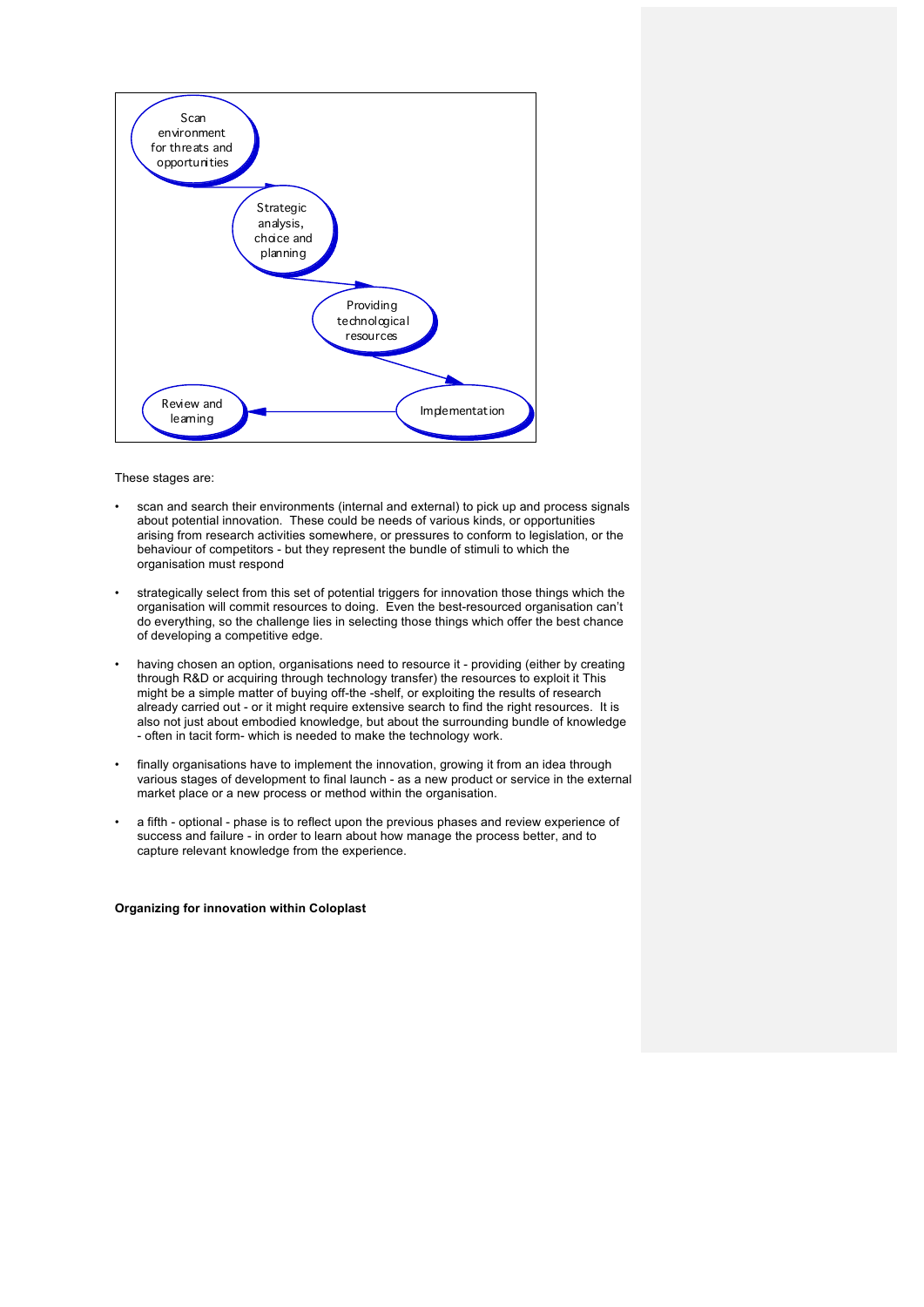How did Coloplast organize to deal with this? In essence they learned and built capability along the lines indicated above – and in particular developed some highly specific patterns of behaviour (routines) which they used to competitive advantage.

For example, one of the key lessons about successful innovation is the need to get close to the customer. At the limit (and as Eric Von Hippel and other innovation scholars have noted<sup>4</sup>), the user can become a key part of the innovation process, feeding in ideas and improvements to help define and shape the innovation. In the case of Coloplast this pattern had been established from the outset when Elise developed a prototype bag and then found someone who could make it and gradually improve on it. Keeping close to users in a field like personal medical devices is crucial and Coloplast developed a novel way of building such insights in by making use of panels of users, specialist nurses and other healthcare professionals located in different countries. This had the advantage of getting an informed perspective from those involved in post-operative care and treatment but also able to articulate needs which might for the individual patient be difficult or embarrassing to express. By setting up panels in different countries the varying cultural attitudes and concerns could also be built into product design and development. Exhibit 5 describes the operation of the Coloplast Ostomy Forum (COF boards) in a little more detail and provides a good example of how the firm got closer to its market. It makes use of similar forums in its other business areas.

## *Exhibit 5: Coloplast Ostomy Forum (COF)*

*The concept for this approach to deepening understanding of user needs emerged in the early 1990s. It is essentially a series of product development activities carried out with a small group (10-15 people) of key professionals experienced in post-operative care of ostomy patients. From an initial 5 COF Boards in Denmark, UK, Holland, France and Spain the concept now has 24 boards in 17 countries, involving around 350 Stoma Care Nurses. Each Board meets twice/year with a 1-2 day formal agenda set by the company but designed to promote extensive interaction and experience sharing.*

*The core objective within COF Boards is to try and create a sense of partnership with key players, either as key customers or key influencers. Selection is based on an assessment of their technical experience and competence but also on the degree to which they will act as opinion leaders and gatekeepers – for example by influencing colleagues, authorities, hospitals and patients. They are also a key link in the clinical trials process. Over the years Coloplast has become quite skilled in identifying relevant people who would be good COF board members – for example, by tracking people who author clinical articles or who have a wide range of experience across different operation types. Members of a COF Board are asked to sign a confidentiality agreement.*

#### *COF and product innovation*

*These people are expert in patient care and articulating user needs and their specific role is particularly to help with two elements in innovation:*

- *Identify, discuss and prioritize user needs*
- *Evaluate product development projects from idea generation right through to international marketing.*

*Importantly COF Boards are seen as integrated with the main AIM product development process and the views expressed by Board members provide valuable* 

 <sup>4</sup> For more detail on relevant research and theory on innovation, see Tidd, J., Bessant, J. and Pavitt, K., (2001), 'Managing innovation', John Wiley and Sons, Chichester.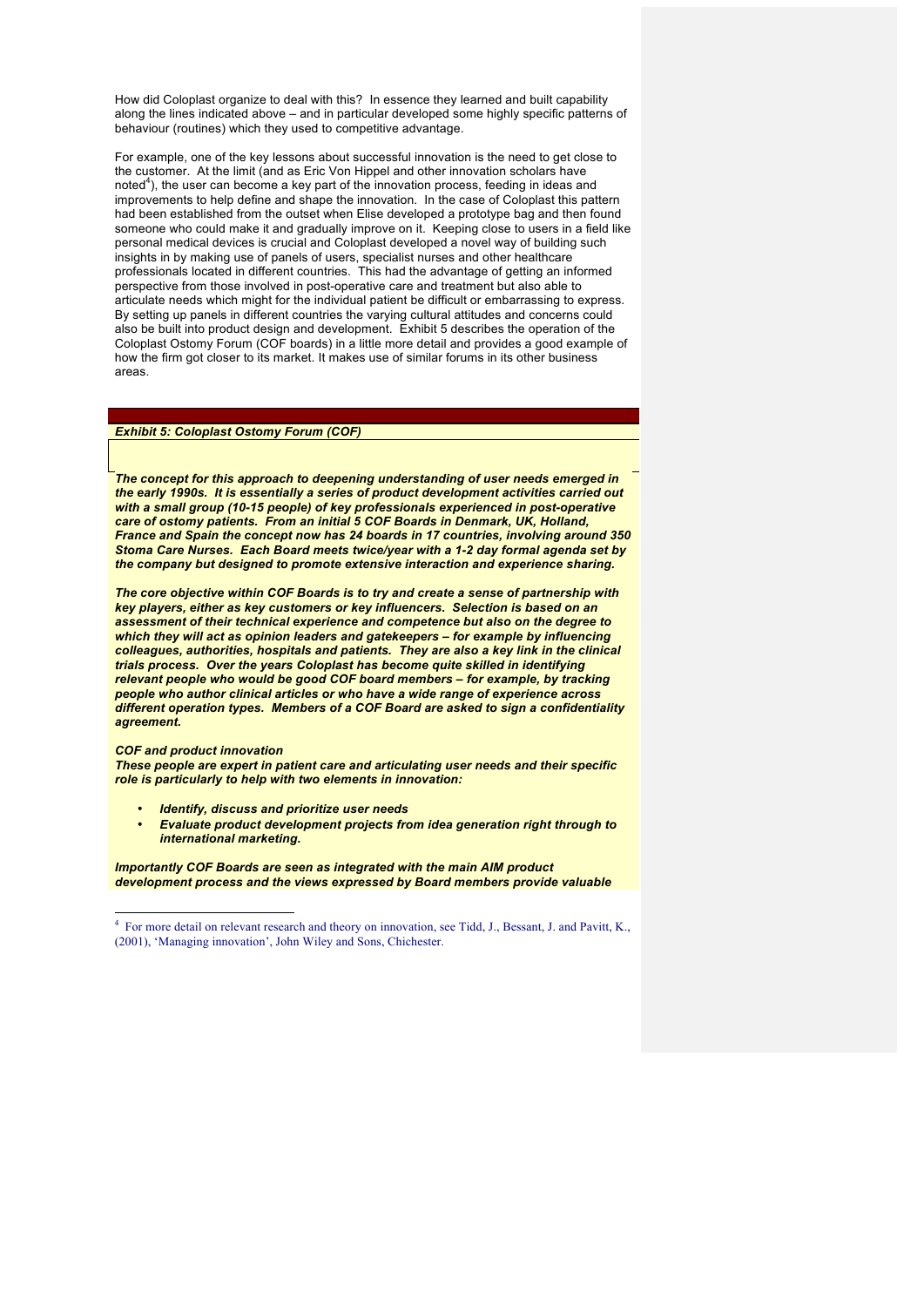*market and technical information into the stage gate decision process. This input is mainly associated with early stages around Concept formulation (where the input is helpful in testing and refining perceptions about real user needs and fit with new concepts). There is also significant involvement around Product Development where involvement is concerned with evaluating and responding to prototypes, suggesting detailed design improvements, design for usability, etc.*

*This can be a source of increased satisfaction for the nurses involved; for example Marce Centellas works as a specialist nurse in the stoma clinic of Hospital San Joan de 4 in Martorell near Barcelona, Spain. She comments; ' Working with product improvements is another aspect of my job which is very rewarding, especially if suggested improvements materialise like they did with the Alterna ideal bag'*

## *Continuous development of the COF boards as an input to the innovation process*

*The role of the Boards continues to change, reflecting the shifting social and political circumstances. For example, in the UK recent reforms of the National Health Service have had a profound effect and have brought a different perspective on service quality and cost control. Business principles have been introduced with the split of the health service into purchasers and providers, where hospitals sell services to the general practitioners. The change that was generated had a significant effect on the hospital stoma care centres. For many stoma care nurses, in addition to patient care, budgeting, planning, stock control, reporting, and promoting the service became part of their daily responsibilities. Coloplast became aware at an early stage that many stoma care centres would need special support for these new skills. Marketing Services Manager Jim Attree conceived the idea of forming partnerships with key stoma care centres based on a package of special services.* 

*It was obvious that most stoma care centres would benefit greatly from a computer program which was tailor made to their administrative needs. Therefore Coloplast's marketing service and computer departments started developing such a programme in consultation with stoma care nurses. 'It took us two years to develop the Practice Management System. Since then we have offered the programme and service package to key stoma care centres as part of a working partnership approach'.*

*In many cases stoma care nurses did not have access to the necessary hardware to run the Practice Management System, so the Coloplast offer included a lap top computer and printer. In addition there is a complete service package including on going training and development. Technical support is given by computer specialists who are on hand to solve problems by phone or through personal visits.*

*The system enables stoma care nurses to generate patient records and reports, process data, undertake audits, and develop better communication with general practitioners and other professionals. This means that less time is spent on administration and more on developing the service for the benefit of patients.*

*To support key customers in a rapidly changing environment, Coloplast has developed, in cooperation with the University of Greenwich, a course on business planning for specialist nurses. The course is fully accredited as a module within nursing and business management degree programmes.*

#### **The AIM process for progressing ideas into products**

Another area which represents good practice in innovation management is the use of some form of organized and accepted process for managing risk and progressing projects from<br>initial selection through to strategic commitment of resources.<sup>5</sup> Such portfolio management/stage gate models are essential in organisations with multiple product and

## dkjte 22/12/03 14:14

**Deleted:** *I have attached a document describing the COF role in the development of Hide-away. It is a rather long story, but I am sure you can cut it down.*

 $<sup>5</sup>$  For more details on this aspect of innovation management see Bessant, J. and Francis, D., (1997),</sup> 'Implementing the new product development process', Technovation, 17, (4), 184-197.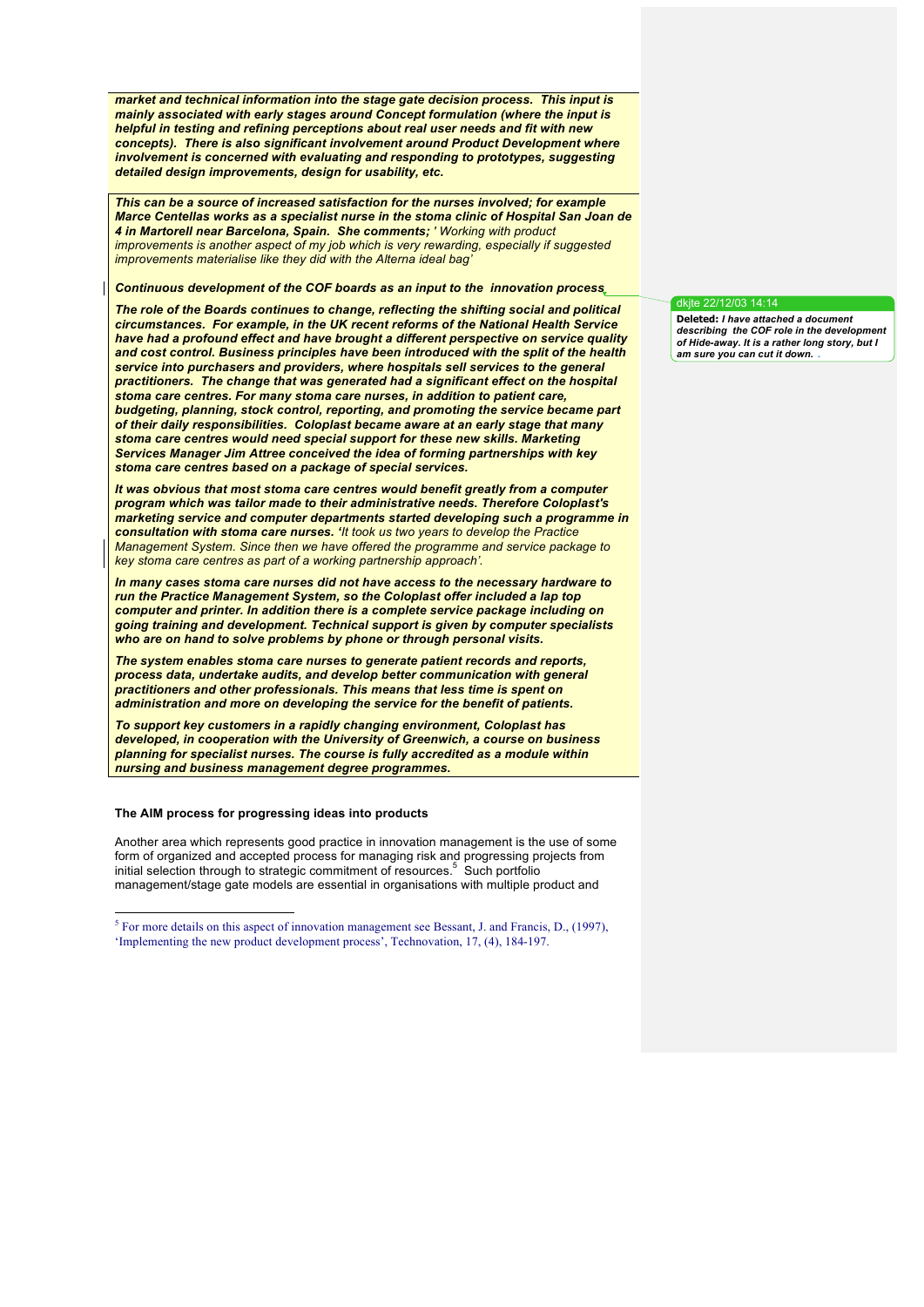process innovation projects. In the case of Coloplast the process developed was called AIM and provided a clear and widely accepted framework to take ideas and progress them through to successful products launched in the marketplace. Exhibit 6 gives more details of AIM.

## *Exhibit 6: The AIM process*



*The basic structure of the AIM process is given in the diagram below:*

*AIM's purpose can be expressed as being:*

- *To provide common rules of the game for product development within Coloplast*
- *To make clear decisions at the right moment*
- *To clarify responsibility*

*The objective of the AIM process is to ensure a high, uniform level of professionalism in product development yielding high quality products. It is based on the view that Coloplast must increase the success rate and reduce the development time for new products in order to become a "world class innovator".*

*The stage/gate system*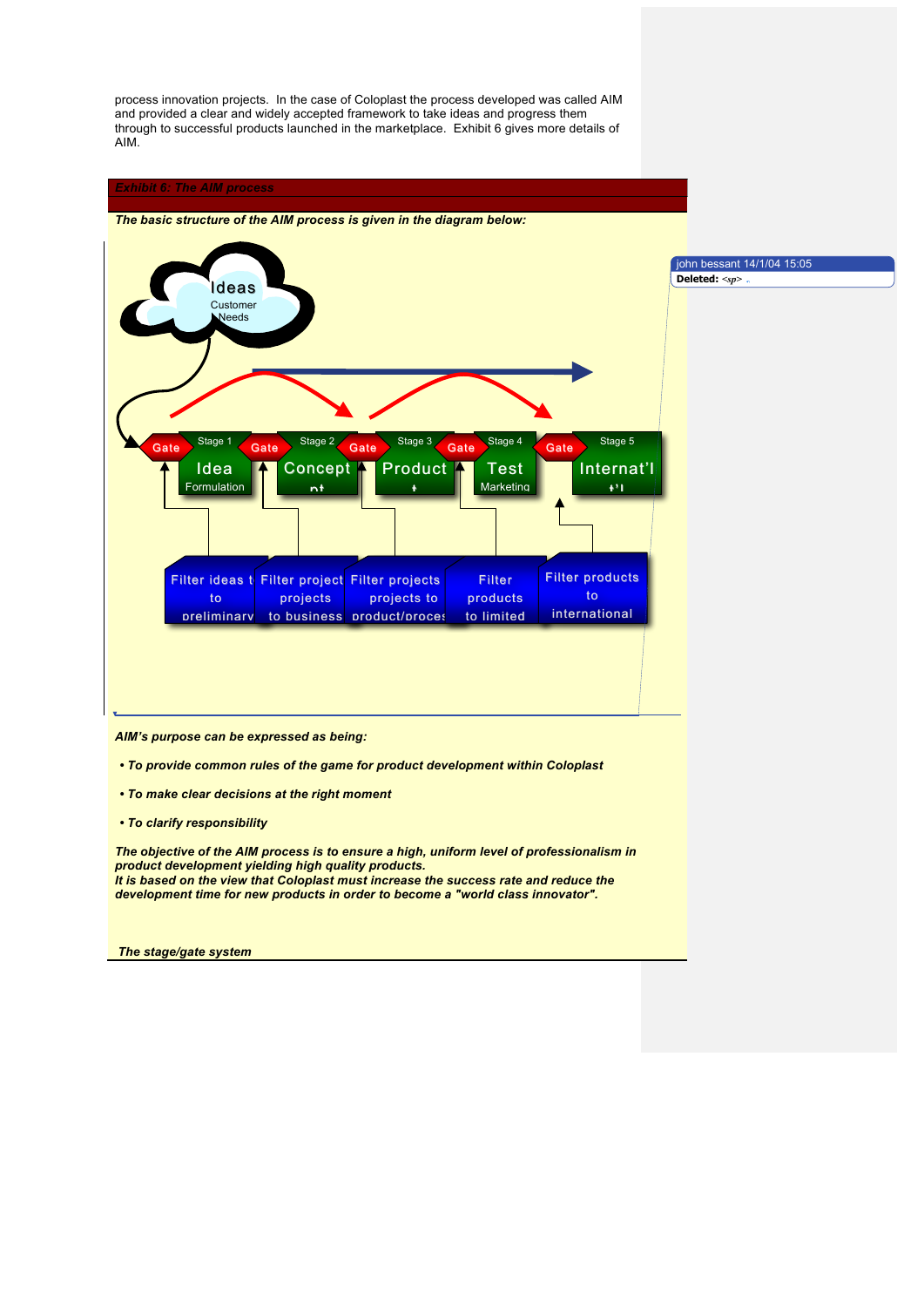*Much of the work in product development is carried out by project teams consisting of selected specialists from marketing (from both product divisions and subsidiaries), R & D, clinical affairs and manufacturing. Each project team will work under the leadership of a skilled and enthusiastic project manager, and the AIM process defines the rules to be followed by the project team.*

*The AIM process divides the development of new products into five manageable "stages". Each stage contains a number of parallel and coordinated activities designed to refine the definitions of customer needs and to develop technological solutions and capacity for efficient manufacturing.*

*Each stage is followed by a "gate", a decision point at which the project is reviewed by the "gatekeepers", senior managers with authority to keep worthy projects moving ahead quickly. The gates serve as the critical quality control checkpoints between the stages. A "go" decision is made when the gatekeepers decide that a project is likely, technically and economically, to meet the needs of the customers as well as to comply with Coloplast's high standards for Return On Investment, quality and environmental impact*

#### **'Hide-away' – a case study in product development**

The deployment of the close links with users and the AIM process can be seen in the following brief case history of a successful innovation. In 1993 the company and its COF boards discussed the needs of a particular patient group (ileostomists) and came up with three proposals for development based on these needs:

- Open bag with filter
- System for ileostomists with high output
- A bag with a more hygienic, easy to handle and comfortable outlet

Development of filter and high output system were given the highest priorities and after implementing these projects the development of a new outlet was initiated in June 1997. The resulting product has gone on to be a star performer in terms of market share and preference:

*"Ostomy. Sales of ostomy products rose 15% in local currencies compared to last year. In Europe, growth was most significant in France and the UK, though all important markets registered progress. The strong demand for the Hide-away product in particular has driven the growth in sales of the Assura product range, which now accounts for more than 75% of the division's sales."*

*(Quarterly Financial Statement Press Release, February 2, 2002)*

This market position can partly be explained in the results of the Phase 3 clinical trials, from which the strong user preference can be seen. This graph shows the response to the question ' *Of the current product or the new (Hideaway) product which do you prefer?*'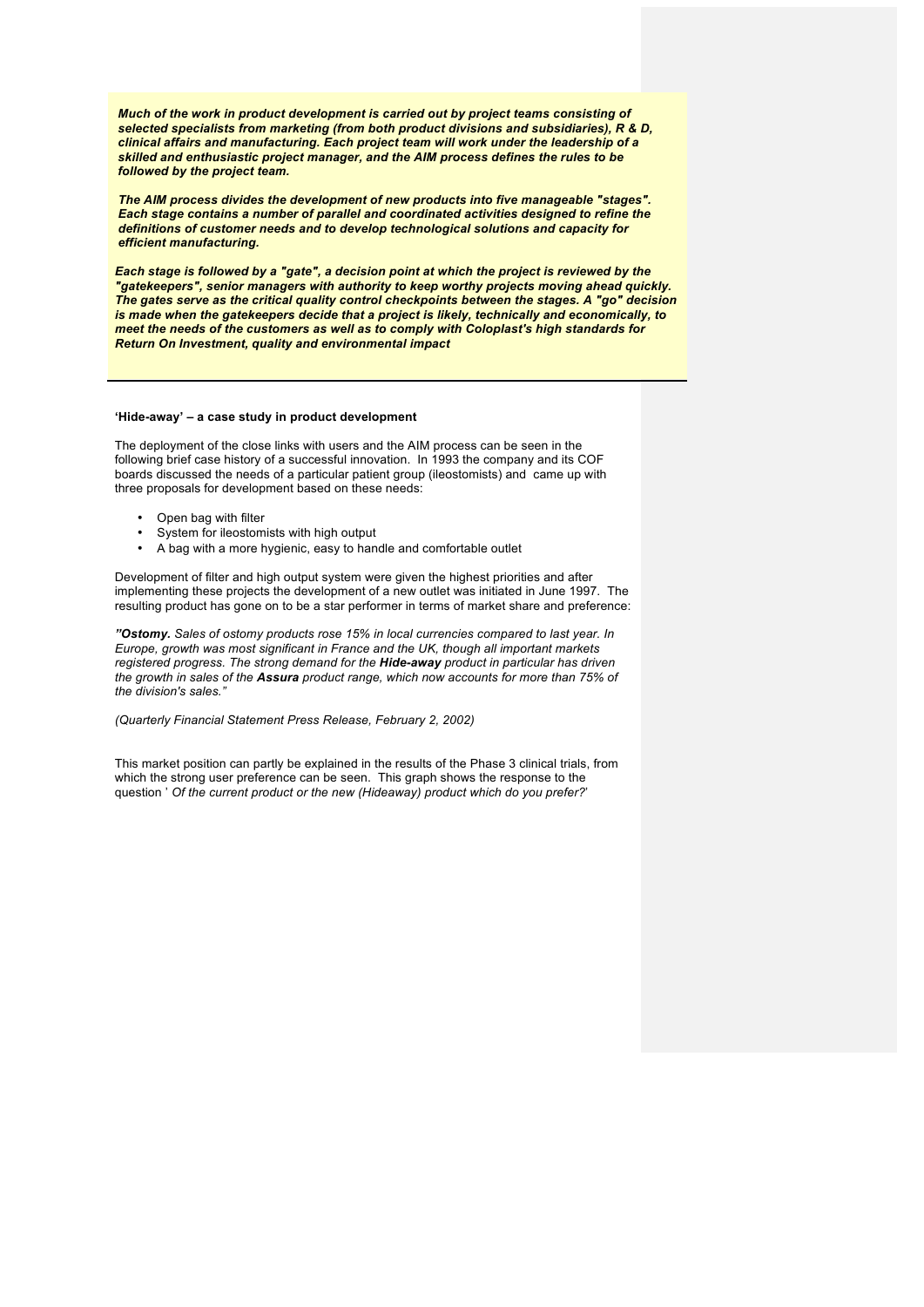

**Deleted: <sp>**

In summary key features of this successful innovation can be mapped on to the AIM process:

- Clear understanding of user need essentially for a new outlet which offered features including simplicity, comfort, safety, etc.
- Idea generated by a cross-functional task force involving stoma care nurses and patients with ileostomies.
- Concept: prototypes developed together with nurses and users
- Development: throughout the development there was extenisve testing in focus groups, User Panels and COF, followed by formal clinical trials in Holland and **Germany**
- Test Marketing in November 1999 in Holland
- International Marketing introduced to most subsidiaries since 2000

AIM helped ensure rapid and systematic conversion of the initial idea into a tested and accepted product. Importantly this involved extensive learning and change to the original idea but in a high-involvement fashion linking different internal and external perspectives. Of particular relevance is the close interaction with users and specialists via the COF boards. The timeline and development activities are given below:

| <b>Time</b>      | <b>Activity</b>                                                                                                                                                                                                                                                                                                    |
|------------------|--------------------------------------------------------------------------------------------------------------------------------------------------------------------------------------------------------------------------------------------------------------------------------------------------------------------|
| <b>June 1997</b> | Danish Ileo board (user panel) meeting<br>At this meeting the board was among other things asked to design<br>their ideal ileo bag. A key activity of this meeting with users was to<br>ascertain problems and issues which the new system should take<br>into account and the panel identified several including: |
|                  | The bags are too big for small people<br>The shape of the bag is wrong (ought to be asymmetric)<br>It is difficult to clean the outlet after emptying                                                                                                                                                              |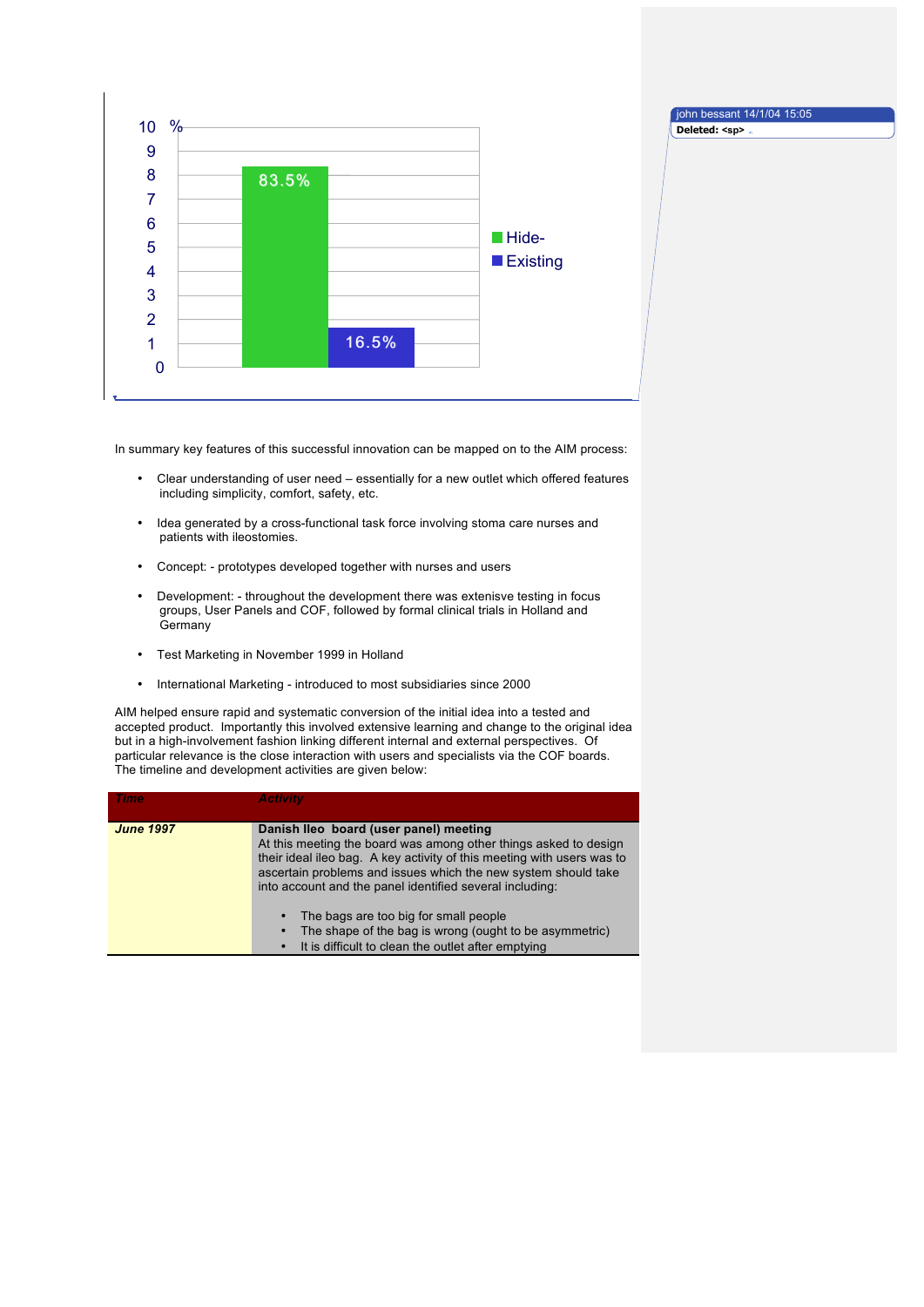|                                      | The big clamps are uncomfortable<br>Clips prick                                                                                                                                                                                                                                                                                                                                                                                                                                                                                                                                                                                                                                                                                                                                       |  |
|--------------------------------------|---------------------------------------------------------------------------------------------------------------------------------------------------------------------------------------------------------------------------------------------------------------------------------------------------------------------------------------------------------------------------------------------------------------------------------------------------------------------------------------------------------------------------------------------------------------------------------------------------------------------------------------------------------------------------------------------------------------------------------------------------------------------------------------|--|
| <b>September 1997</b>                | Danish Ileo board meeting<br>On the basis of the user designed bags from last meeting the board<br>was introduced to three prototypes with different outlets. It was<br>decided to keep on working on prototype C.                                                                                                                                                                                                                                                                                                                                                                                                                                                                                                                                                                    |  |
| <b>November/December</b><br>1997     | <b>COF meetings</b><br>At this round of COF meetings the nurses evaluated prototype C.<br>The conclusion from the meetings was that the concept was good<br>and safe, but should be modified because it was too complicated.<br>Further all the adhesive areas were difficult to clean and the bag<br>was too bulky.                                                                                                                                                                                                                                                                                                                                                                                                                                                                  |  |
| January/February<br>1998             | <b>Phase II trial</b><br>The product from the COF round was tested and the results were<br>the worst ever in Coloplast except for the fact that the outlet was<br>tight.                                                                                                                                                                                                                                                                                                                                                                                                                                                                                                                                                                                                              |  |
| May/June 1998                        | <b>COF meetings</b><br>As the prototype with a brake outlet mechanism received a very<br>bad score in the phase II trial the COF boards were also asked to<br>evaluate a version of the bag without brake.<br>They found that the brake version was difficult to handle and when<br>asked if there was a market need for both versions the answer was<br>no in the majority of the boards. Therefore the brake version was<br>stopped. Further feedback from COF was that the end of the outlet<br>should be provided with more foam in order to control the emptying<br>better, and that the hooks and plate should be larger in order to<br>increase the security. Last but not least the soft front should be<br>reinforced in order to hold the outlet when folded completely up. |  |
| <b>November/December</b><br>1998     | <b>COF meetings</b><br>In between the above and this COF round the product was modified<br>according to the COF feedback, and prototypes were produced<br>manually for the COF meetings and for the planned phase III trial.<br>At these COF meetings a new version of the bag was presented<br>during the follow up from the last meeting. The boards were also                                                                                                                                                                                                                                                                                                                                                                                                                      |  |
|                                      | informed about the planned phase III trial in Holland and Germany.                                                                                                                                                                                                                                                                                                                                                                                                                                                                                                                                                                                                                                                                                                                    |  |
| December 1998 -<br><b>April 1999</b> | <b>Phase III trial</b><br>Prototype tested with users.                                                                                                                                                                                                                                                                                                                                                                                                                                                                                                                                                                                                                                                                                                                                |  |
| February 1999                        | lleo users board meeting<br>At the meeting the criteria for choosing different sizes of bags were<br>discussed in order to verify the need for different designs of the<br>outlets (asymmetric and symmetric).                                                                                                                                                                                                                                                                                                                                                                                                                                                                                                                                                                        |  |
| May/June 1999                        | <b>COF meeting</b><br>The interim test results were presented to the boards.                                                                                                                                                                                                                                                                                                                                                                                                                                                                                                                                                                                                                                                                                                          |  |
| <b>October 1999/March</b><br>2000    | <b>Planning meeting</b><br>On October 1st 1999 the 2-pce products were launched in Holland.<br>The 1-piece version products were launched April 1st 2000.                                                                                                                                                                                                                                                                                                                                                                                                                                                                                                                                                                                                                             |  |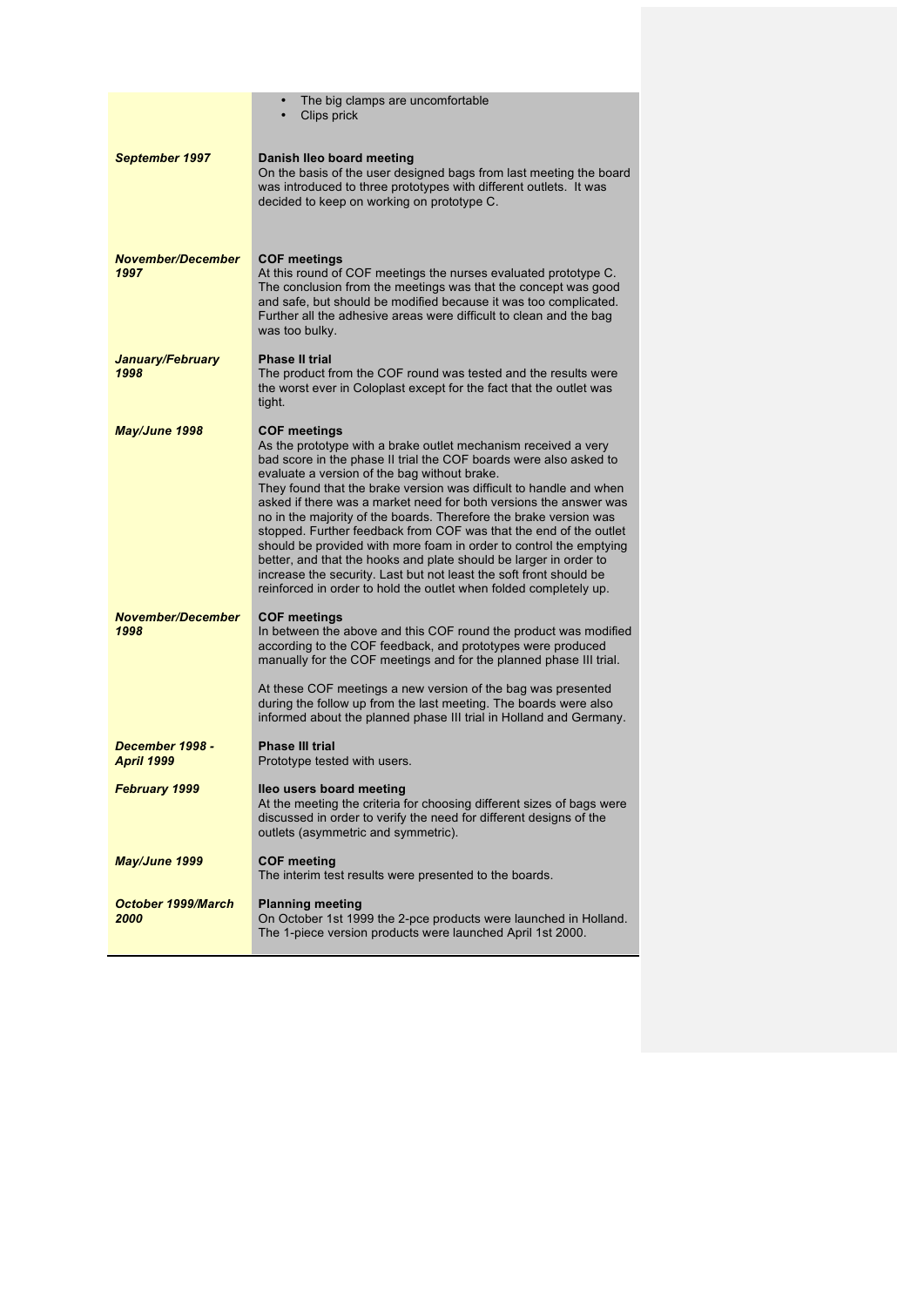| November/December | <b>COF meeting</b>                                          |
|-------------------|-------------------------------------------------------------|
| 1999              | The COF boards were presented to the final test results and |
|                   | thanked for their participation in the project.             |

.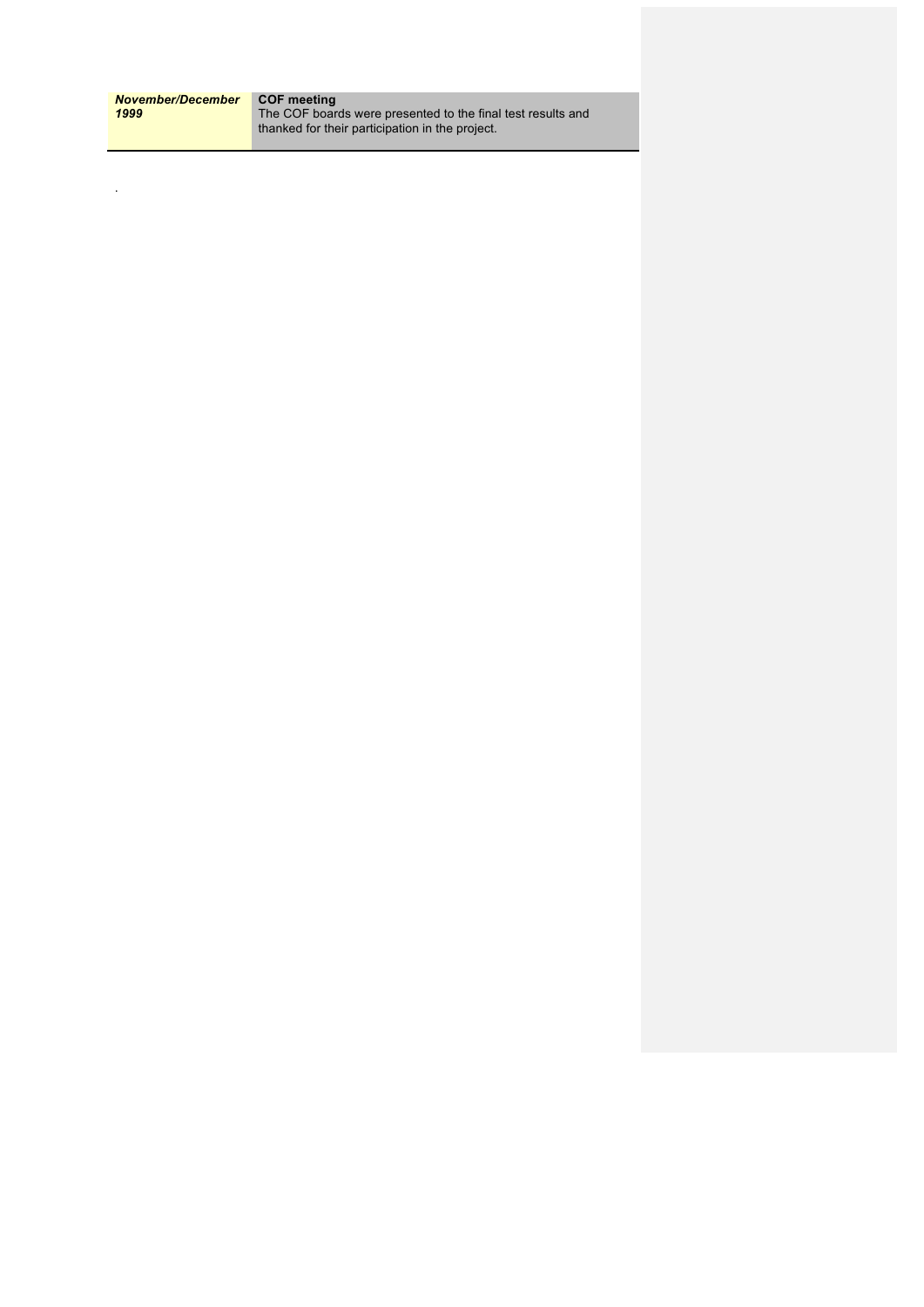#### **Auditing innovation at Coloplast**

In 2002 as a follow-on from the Innovator's Conference two university researchers were commissioned to carry out an independent 'innovation audit' of the core Ostomy Division. This was intended to provide a 'snapshot' of current innovation capability but also to indicate areas where further development would be needed to help cope with an uncertain future.

The innovation audit process had four main goals. These were:

- 1. To 'paint a picture' of the Division's current innovation capability.
- 2. To identify areas where improvement could be made to strengthen the Division's innovation capability and, consequently, its competitive advantage.
- 3. To assist in the process of defining the role of innovation as a strategic capability, contributing to the growth plan for the Division.
- 4. To assist and enable all employees to orientate themselves to the future, when there will be an up scaling of expectations as to their innovation capability.

A team within Coloplast was identified bringing people from other divisions as a mechanism for providing objectivity and also a transfer capability to the wider Coloplast group.

Initial design discussions took place in March 2002 and the audit itself took place during late September/October 2002. The results were presented to a wide audience and fed back to the Strategic Planning Group as an input to their deliberations about next steps for Ostomy Division.

Interviews (either 1 to 1 or focus groups) were held with representatives of 15 major areas within the business and key senior managers.

The basis of the audit was a diagnostic framework developed to understand innovation capability and how this influenced the outcome of the core innovation process. In outline it is presented in exhibit 7. The audit also considered the balance in the innovation portfolio in terms of targets – e.g. product innovation, process innovation, innovation in business models, etc.

## *Exhibit 7: The Innovation Capability Audit Framework*

|                | <b>Potential Strength</b>             | In organisations where this is a strength                                                                                                                                                                                                         |
|----------------|---------------------------------------|---------------------------------------------------------------------------------------------------------------------------------------------------------------------------------------------------------------------------------------------------|
| la             | Leaders innovation-<br>friendly       | leaders are authentic and close, biased towards innovation,<br>focus effort towards 'opportunity spaces' and do enrol others.                                                                                                                     |
| I <sub>b</sub> | Strategic commitment<br>to innovation | the top team has an external focus and presents a coherent<br>strategy or vision. Their top teamwork is effective; innovation<br>goals are incorporated in business plans innovation goals are<br>delegated down the organisation.                |
| <sub>Ic</sub>  | Willing to be radical                 | the top team has a comprehensive analysis of needs for<br>change; they are open to new mind-sets, manage change<br>effectively and are prepared to restructure the organisation's<br>assets.                                                      |
| <b>Ila</b>     | High individual talent                | individuals with innovation competencies tend to be<br>recruited, rewarded, developed and given influence. HR have<br>completed an analysis of the need for critical skills and<br>implement proactive HRM policies for recruitment and retention |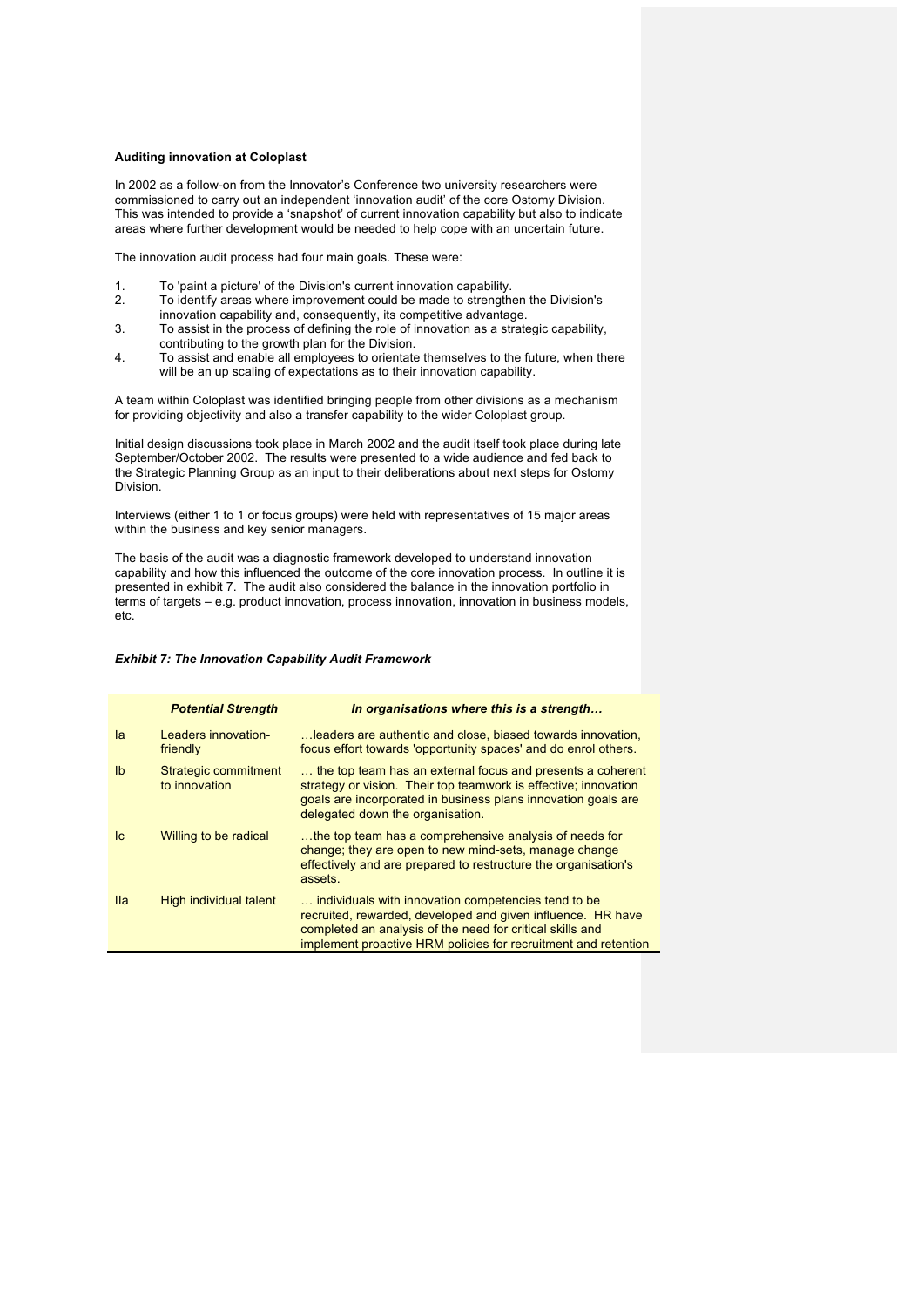|                 |                                         | of able people in innovation intensive roles.                                                                                                                                                                                                                                           |
|-----------------|-----------------------------------------|-----------------------------------------------------------------------------------------------------------------------------------------------------------------------------------------------------------------------------------------------------------------------------------------|
| <b>IIb</b>      | <b>Critical resources</b><br>available  | the resource requirements for innovation are understood and<br>needed competencies are developed.                                                                                                                                                                                       |
| II <sub>c</sub> | <b>Strong Implementation</b>            | many ideas are well implemented. The management of<br>programmes and tasks is adequate. The organisation gains<br>advantage from innovation.                                                                                                                                            |
| Illa            | <b>Selective</b><br>empowerment         | the management style encourages empowerment, personal<br>potential is developed and there is a 'can do' cultural ethos.                                                                                                                                                                 |
| IIIb            | Innovation demanded                     | high expectations regarding staff participation in innovation<br>are set by managers and/or peers, innovation objectives are<br>set, innovation successes are recognised and rewarded and<br>continuous improvement (called 'Kaizen' in Japan) is a living<br>part of the organisation. |
| <b>IIIc</b>     | High engagement                         | communication (down-up, up-down and laterally) is effective,<br>staff feel that they are respected and commitment by staff to the<br>organisation is strong.                                                                                                                            |
| <b>IVa</b>      | <b>Developmental</b><br>learning        | learning is used to drive innovation, staff competencies are<br>widely developed, staff are trained in team-working and<br>problem-solving, knowledge captured and managed,<br>exploratory dialogue is frequent and experimental initiatives are<br>encouraged.                         |
| <b>IVb</b>      | <b>Hearing multiple</b><br>perspectives | those with the power to commit the organisation's resources<br>listen to (and hear) subject specialists, those who have<br>experience from different perspectives and the views of those<br>who do the core work of the organisation.                                                   |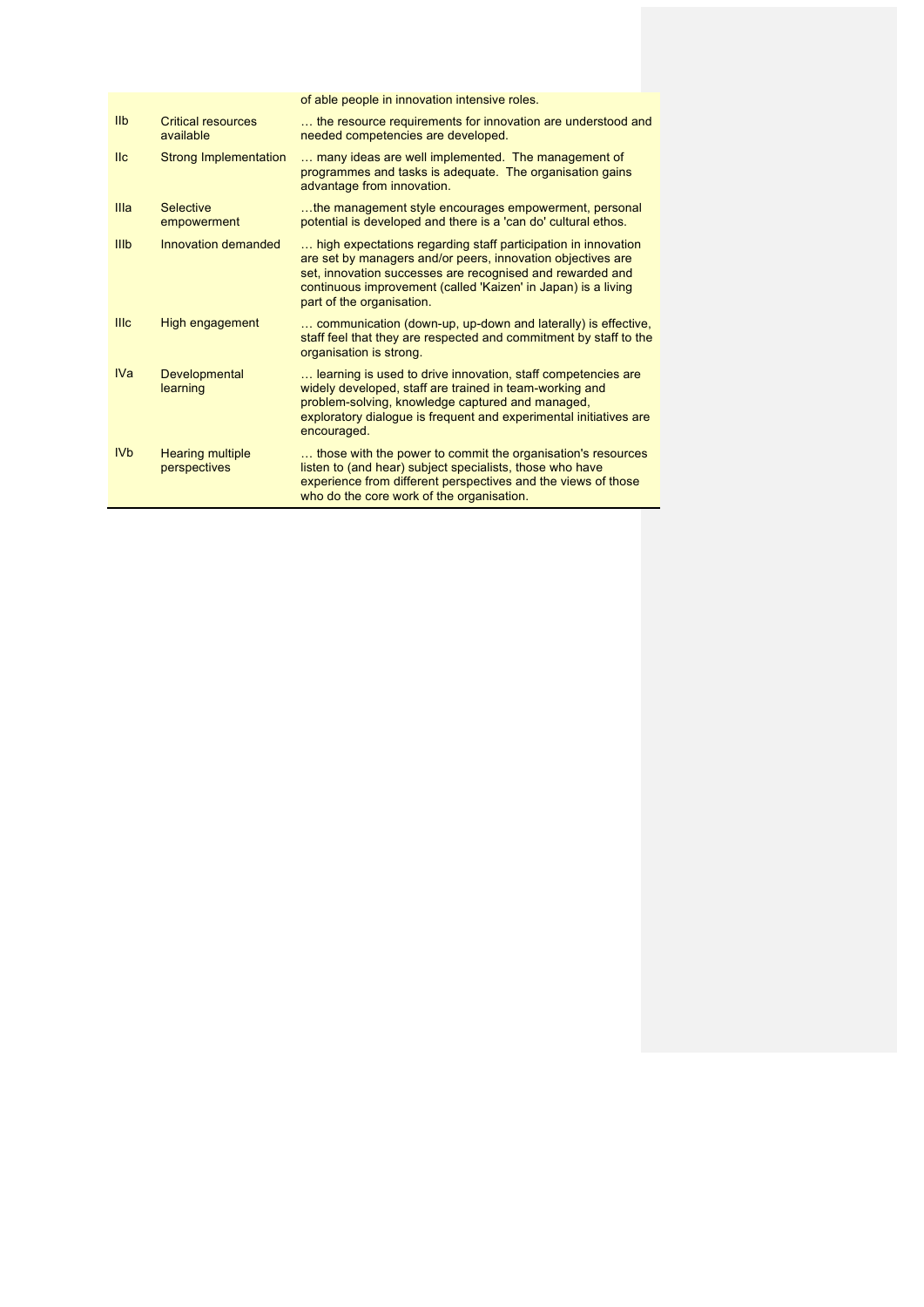| <b>IVc</b> | Positive partner relationships               | innovation is promoted by external<br>relationships and close relationships are built<br>and sustained.                                                                                                                  |
|------------|----------------------------------------------|--------------------------------------------------------------------------------------------------------------------------------------------------------------------------------------------------------------------------|
| Va         | Functional organisational form               | the structure of the organisation inhibits<br>innovation, processes and routines do not<br>support innovation, teams (especially adhoc<br>teams) are ineffective and there is little inter-<br>team co-operation.        |
| Vb         | Supported champions                          | individuals with ideas (champions) are<br>supported, initiative is encouraged and top<br>managers are effective sponsors.                                                                                                |
| Vc         | Strong innovation pipeline                   | the 'innovation pipeline' is a set of<br>organisational processes that start with finding<br>ideas and conclude with exploiting the benefits of<br>these ideas. The pipeline is managed and<br>creativity is encouraged. |
| Vla        | <b>Effective development</b><br>philosophies | staff members have philosophies, ideologies<br>and schools of thought to guide them. New ways<br>of thinking are sought and developed.                                                                                   |
| <b>VIb</b> | Sound decision processes                     | the management information system is strong<br>and fast, careful and bold decision-making is<br>present.                                                                                                                 |
| <b>VIc</b> | Sustained commitment                         | management never loses interest in<br>innovation; initiatives and impediments to<br>progress are removed.                                                                                                                |

# **Key findings of the Innovation Capability Audit**

This section is based on the report of the research team to the company offering a critical review of innovation and some suggested directions for building further on what are clearly already strong innovation management foundations.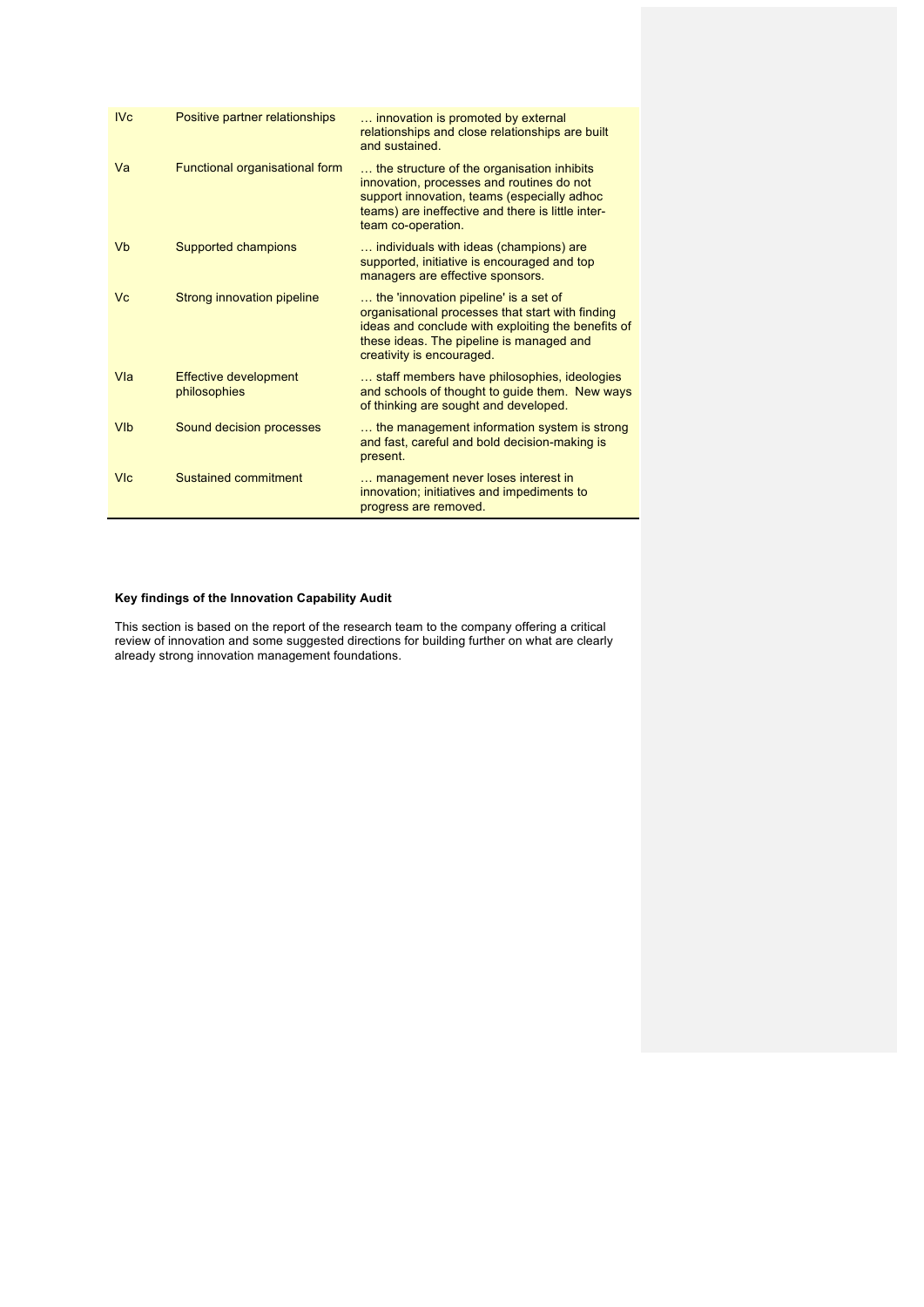

The average scores for the Ostomy Division for each item vary, but are, in general, below 3. From the interviews and focus groups it became clear that this was in part the result of a heightened awareness of the importance of innovation and recognition that the pace of innovation needs to increase.

## *Strengths and weaknesses*

The Division is perceived of having fruitful linkages with other organisations, people are enrolled in the organisation, that individuals can undertake initiatives themselves, and that innovation gives strategic advantage to the organisation. Also noted as relative strengths are decision making processes used to assess which proposals for innovation are supported or not and, to a slightly lower extent, the commitment of managers to seeing things through.

Relatively lower scoring components relate to the role of top managers in demonstrating by their actions that innovation is important, having the necessary time and resources to follow ideas through, being capable in cross boundary process and programme management, expecting that every employee has a role in innovation, being organised so that innovation takes place effectively and acquiring many different views of what could and should be done.

## *Four Ps Audit*

A second parallel set of questions explored the targeting of innovation in relation to product, process, position and paradigm. It also enquired into 'do better' and 'do different' innovation. Here the data shows that product innovation could be significantly improved but process innovation comparatively is stronger, especially for 'do better' innovation. In general, the data demonstrates that the organisation is more capable in 'do better' rather than 'do different' innovation.

This analysis is likely to have been affected by an awareness that the quantity of valuecreating innovation within the Division will need to improve to contribute to the bold development path laid down by the Divisional strategy. However the data suggest that there is significant room to:

- increase the numbers of wellsprings of innovation
- increase the quantity of ideas and proposals,
- improve idea selection methods
- carry innovative ideas through the organisation at a faster rate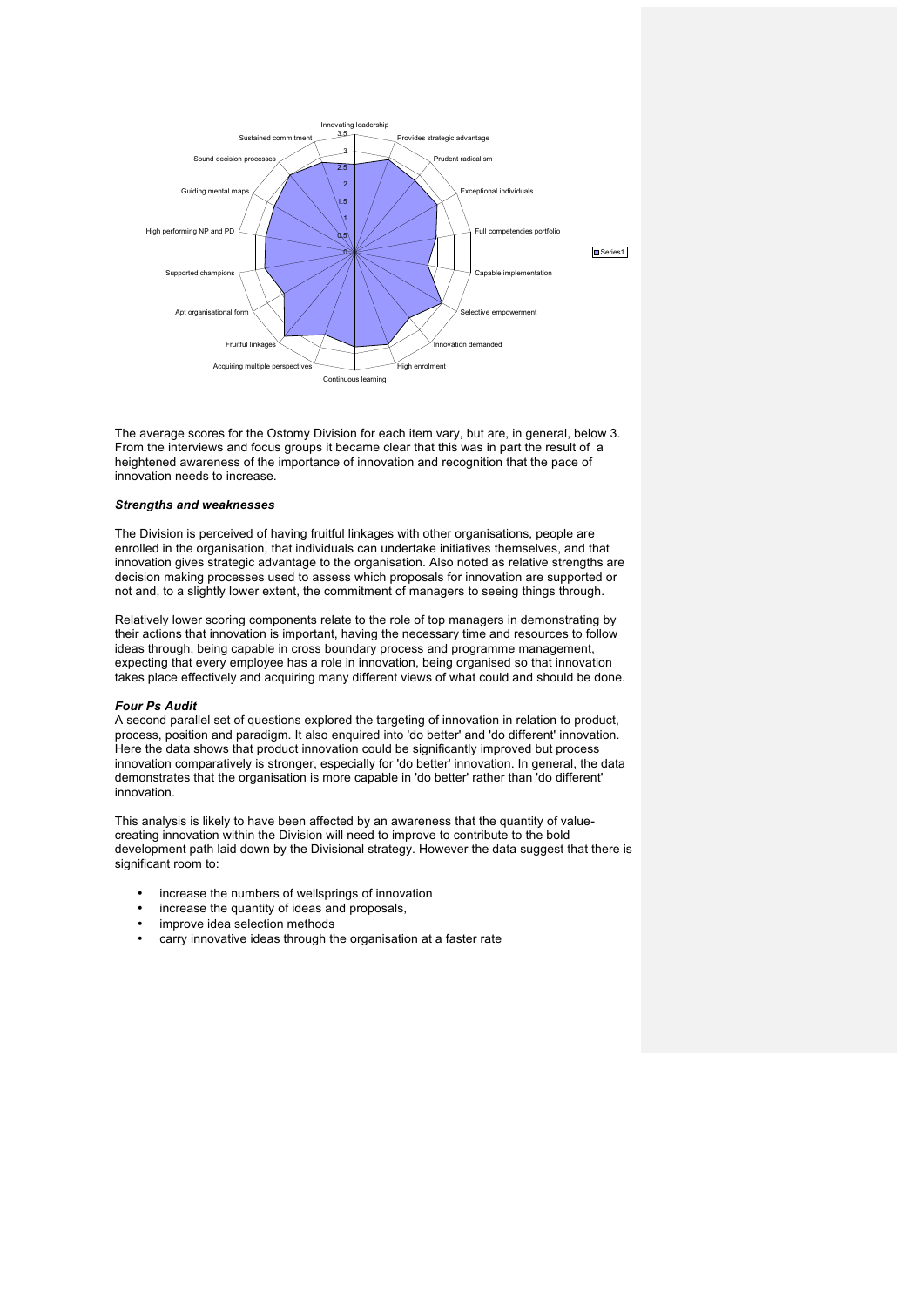## *Product Innovation*

There is a well-understood 'pipeline' for new product development – the AIM process. This begins with mechanisms for discovering, in depth, what patients and their helpers want and need. Some of the sensing techniques are innovative and those designing sensing methodologies need to be commended. The researchers did not find areas of neglect in sensing what patients want and need, although there were suggestions that most data was acquired from existing sources that were tapped regularly. It may be that there are 'hidden' patients or patients with specific needs that are not yet fully understood. Moreover, most sensing techniques gathered data on European patients, and more attention needs to be invested in understanding non-European needs. In general, patients were divided rather simply in market categories and it is probable that more advanced market segmentation would yield a deeper raft of data that could illuminate the product development process.

It would seem that there are plenty of ideas within the Division for product improvement, indeed for significant changes in product functionality. However, it was universally stated that there were insufficient resources available to take almost all ideas beyond the creative stage and explore their feasibility in depth. What has happened is that ideas are discussed and a limited number of officers in the Division who have power make decisions decide which ones should be supported. This informal decision-making method has the merit that it selects a limited number of ideas for development, but the disadvantage that the process is, inherently, 'political'. The people who take decisions (those who have sufficient flexibility of resource allocation) are people whose temperament and experience may be 'within the box' – accordingly decisions tend to be taken which are 'do better', rather than 'do different'.

Once ideas enter the structured product development process (AIM) they have a path and trajectory. In general, the AIM process is regarded as positive, although it was noted that once an idea enters AIM, it is unlikely to fail. Accordingly, there is a domain of ideas which are possible but insufficiently structured or excessively 'out of the box' to be pursued. It is in exploiting these more radical ideas that some of the potential growth of the organisation must lie.

The AIM product development process is widely regarded as positive for the organisation. However, it is capable of further development. This could take three forms. Firstly, it would be beneficial to be explicit about the underlying values that determine how AIM works. Currently, these are not widely understood. Secondly, the routines that are used to manage the AIM process could be improved. This would incorporate a greater capacity for failure and more flexibility of the stage-gate method. As with all systems, advantages can become dysfunctional if carried to excess. AIM provides a structure, but the structure could so condition the organisation that it limits activities that do not sit easily within its structure. Product innovation should not be confined to an inflexible AIM process.

#### *Process Innovation*

As mentioned above, a source of innovation within the Division has been the imagination and engineering excellence of those who develop machines and production systems (many of which are customised or unique) manufacturing the products offered by the Division. Although this study did not look in detail at the innovation prowess of the manufacturing function, it is likely that this would yield considerable benefits. A high degree of insight, creativity and agility is necessary in manufacturing, especially on engineering design. There were comments that limitations posed by the production system were, in fact, strong boundaries on the capacity to innovate. In effect, it was felt that Production was saying, 'if we can't make it with our existing machines, then we shouldn't do it'. Although this is a caricature, it is a perceived boundary on product innovation.

An important theme in this section was the importance of cross-boundary process management, learning, knowledge-sharing and knowledge creation. This is especially important for process innovation as processes frequently cross-organisational boundaries and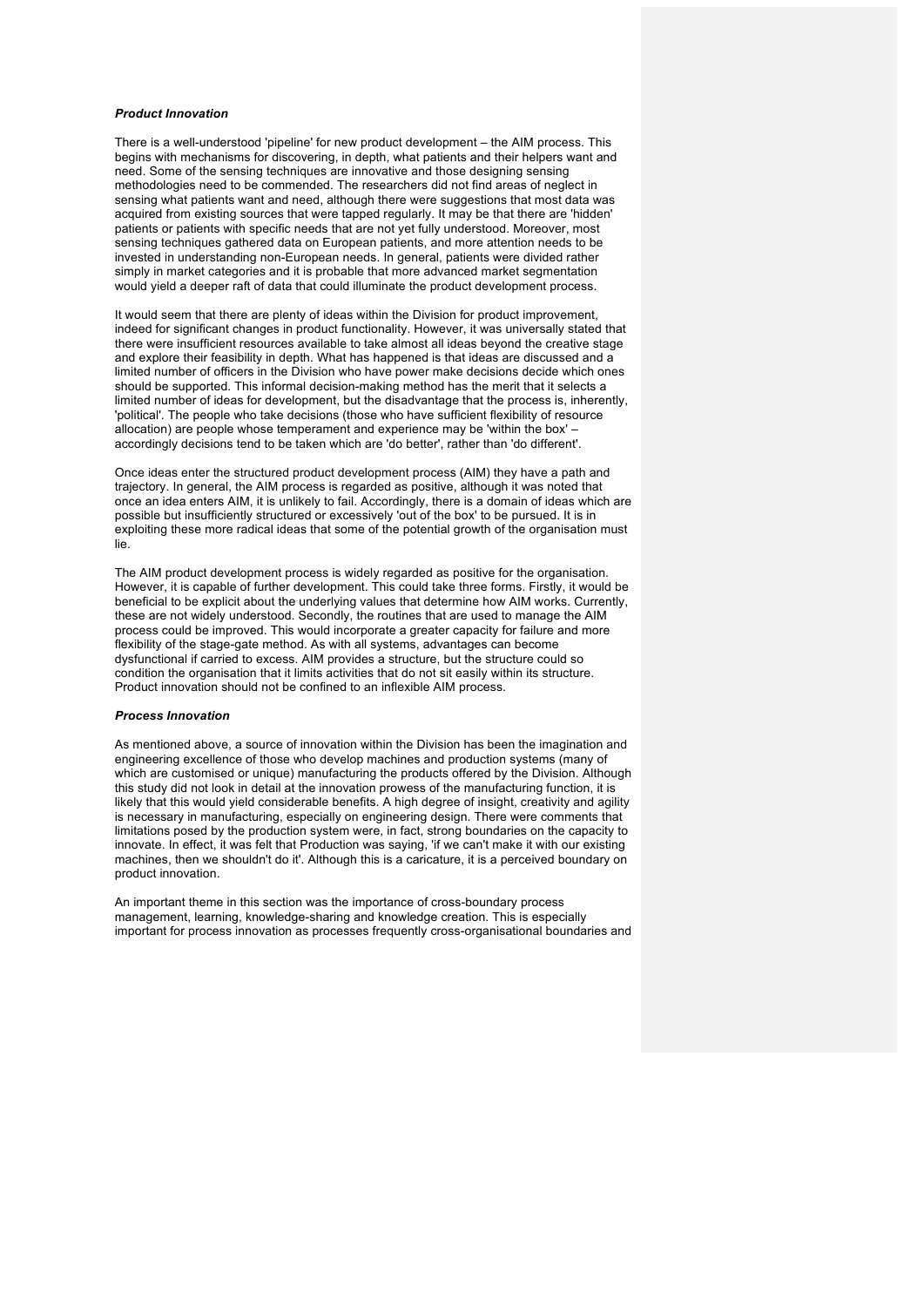have systemic consequences. In general, informal relationships are positive within the Division but more could be done to strengthen cross-boundary working.

## *Positional Innovation*

From a marketing or positional perspective, it is clear that much effort is invested in selling products to hospitals, specialised nurses etc. However, the lack of a sophisticated marketsegmentation model and the existing business model for corporate parenting (combined with limited marketing, merchandising and sales materials) means that the marketing and selling task is largely devolved to the selling agencies<sup>6</sup>. Whilst this has advantages, it may be that in a globalised company, there is a need for much greater sharing and greater professionalism in this area<sup>7</sup>.

#### *Innovation in Paradigm*

One of the targets of innovation mentioned above relates to 'innovation in paradigm'. This refers to the underlying principles of how the organisation is constructed and how it functions – in effect, its business system. Currently, although some people use the rhetoric that the Division is European, in fact, it seems to be a Danish company that has a widespread distribution chain across Europe. The style of corporate parenting currently adopted is a hybrid between high control and strong autonomy in different geographies. In effect, this is similar to the approach used in the Middle Ages where there were strong 'Barons' in outlying areas. As the Division becomes global, this business system will come under more stress, things will be done twice or they won't be done at all. Standards will differ from country to country and there will be a fragmentation of effort. Whilst it is important for local organisations to respond locally, the development of appropriate relationships, agreed policies and practices, especially in relation to innovation issues, would be a significant advance. It is likely that the models for corporate parenting would undergo a series of evolutionary and revolutionary stages, as the organisation moves towards its growth targets.

Additionally, the value-creating mission of the organisation may benefit from 'reframing' - for example, the phrase 'ostomists' rather than 'ostomies' helps to move the focus from bags and filters to the people and their lifestyles around the illnesses and treatments they have had. It is helpful to ask, 'is there scope for looking at radical alternative frames - for example, restoring dignity and quality of life'.

#### *Knowledge Management for Innovation*

In innovative organisations, ideas are developed through discussions at the confluence of multiple perspectives, skills, information and knowledge. This means that many open and exploratory debates must be held $8$  – innovative work is creative and intellectual. In the Division there are informal networks, or 'communities of practice'. However, some areas of knowledge sharing are stronger than others. Comparatively, there are few cross-divisional networks and the level of connection with international subsidiaries is patchy. It would be valuable to explore the knowledge management requirements of the organisation from an innovation perspective. This should not lead to a complex IT based solution – rather the setting up of relatively few but powerful knowledge management arenas, linked to the strategic thrusts of the business.

It is clear from informants' comments that many efforts have been made to professionalise management processes in recent years. This has led to much greater visibility of targets, processes and the like. However, in addition, there is a degree of increasing bureaucratisation. Comments made by informants suggest that increasing emphasis is being

 $6$  An informant commented on relationships with subsidiaries, "there is no typical relationship... Some of them won't use our promotional material... they are very autonomous".

CENTRIM's research with companies like Sun Microsystems and Glaxo SmithKline suggests that new organisational paradigms are needed for global enterprises.

<sup>&</sup>lt;sup>8</sup> One informant stated, "We don't discuss innovation a lot. We spend time on scheduling. There is not the time for creativity. We work to a schedule… it's focus, focus, focus".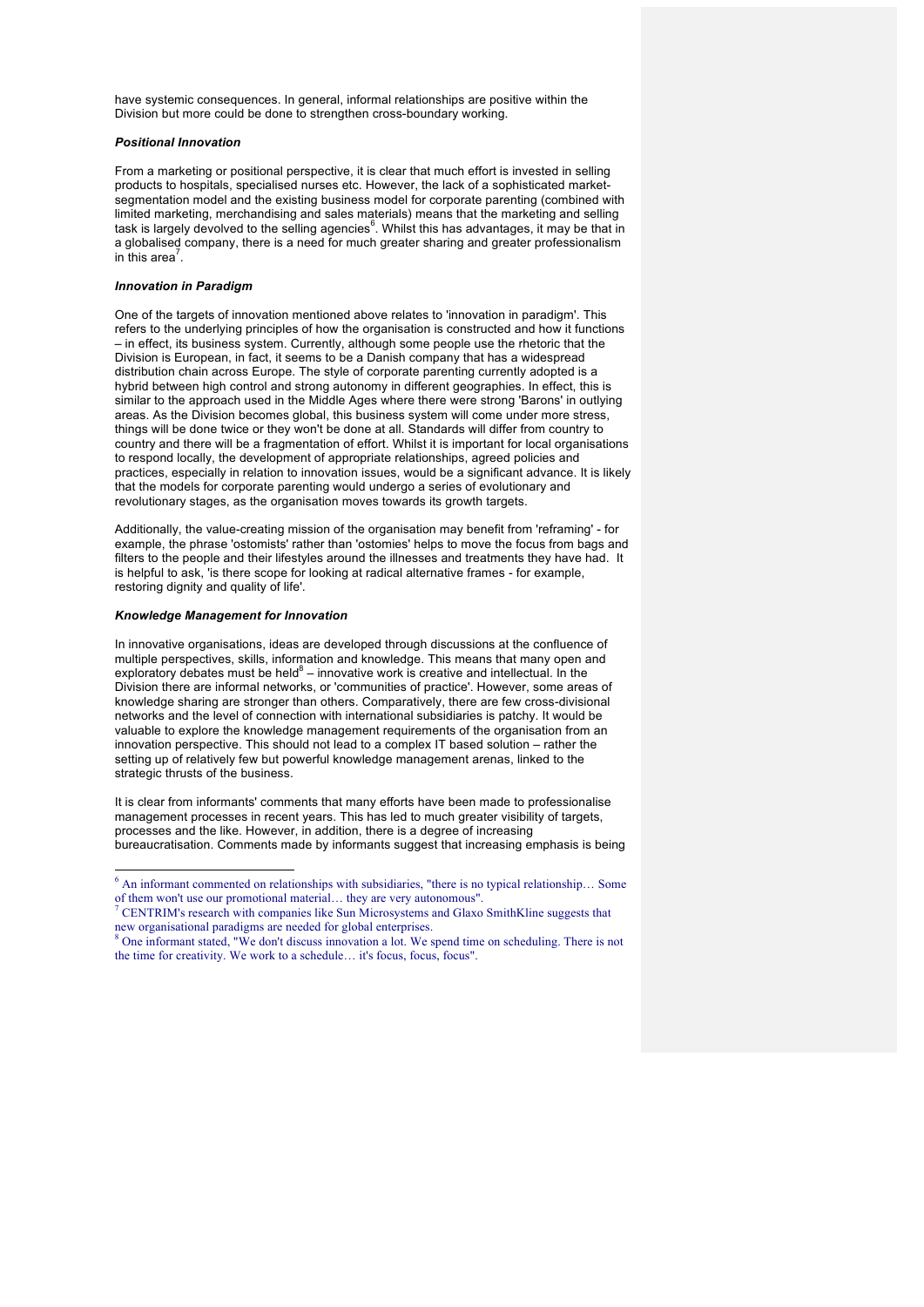placed upon developing a lengthy formal rationale for resource commitment. Whilst in principle, this can be a strong feature as it leads to increased control; excessive bureaucratisation is an impediment to innovation since it serves to condition the organisation within a set of written and unwritten rules. A 'bureaucracy simplification programme' would yield benefits and create additional slack.

Innovation thrives at points where different forms of knowledge conflict and confront each other so that a new synthesis can be created. An interesting challenge for the Division is to determine whether it is necessary and desirable to move from a position in which they use existing sciences and technologies to a position in which they are original contributors to the development of relevant sciences and technologies. This move into deeper structures of knowledge, especially relevant sciences, could be a costly endeavour. However, there are indications that the limitations of the organisation in respect to innovation flow, in part, from a lack of capability in the basic sciences of materials, adhesives and the like. Accordingly, competitive advantage could be provided by a deeper engagement with core sciences, either directly within the Division or indirectly through forms of partnering with universities etc.

A sense of the views held by people can be gained from the following quotes from interviews:

- *'… we don't know who to go to in other divisions - we have this database but I don't think many people use it'*
- *'over-reliance on personal networks - if you don't have them who do you go to?'*
- *'Annual Innovator's Conference seen as an important step but needs more of this kind of thing'*
- *'even at the conference people tend to mingle with the people they already know'*
- *'… if you don't work together on a weekly or a monthly basis it will take years to build up a personal network - what about the newcomers?'*
- *'linkages could be improved - e.g. earlier production involvement'*
- *'… in the past Development has been quite isolated from Production ... Production had to take what they came with .. but now we go back and ask some question marks about it, and it looks like we can make it more Production-friendly…'*
- *'…in Coloplast the knowledge strategy is that every department does it by their own, invent it by their own!'*
- *'…we're trying to set up some new systems ...but we're only about 70% of the way there'.*
- *'it's important that we move people - it's a demand that they don't stay in the same place'.*
- *'the best way to bury something is to put it on the database!'*

#### *Performance Management for Innovation*

One of the simplest and most effective ways to stimulate innovation within an organisation is to make it an explicit element in people's jobs and ensure that there is visibility of innovation performance through a system of metrics. To some extent this is already done within the performance management system, however it is not a strong feature. The performance, reward and recognition systems needs to be developed so that innovation performance becomes a higher priority, within the context of the organisation's strategic requirements for developing innovation in all areas of the organisation.

One of the key attributes of an innovative organisation is that employees that drive innovation, even though some of their initiatives may be unsuccessful, are acknowledged as key members of the organisational community. This 'honouring' signals the vital role that innovation has within the concern – it then becomes an element of a culture, a key attribute of the organisation's mythology.

In the Division at present, there is insufficient recognition of the role of the individual as an innovation sponsor or champion. Innovation has, to some extent, become procedural. It is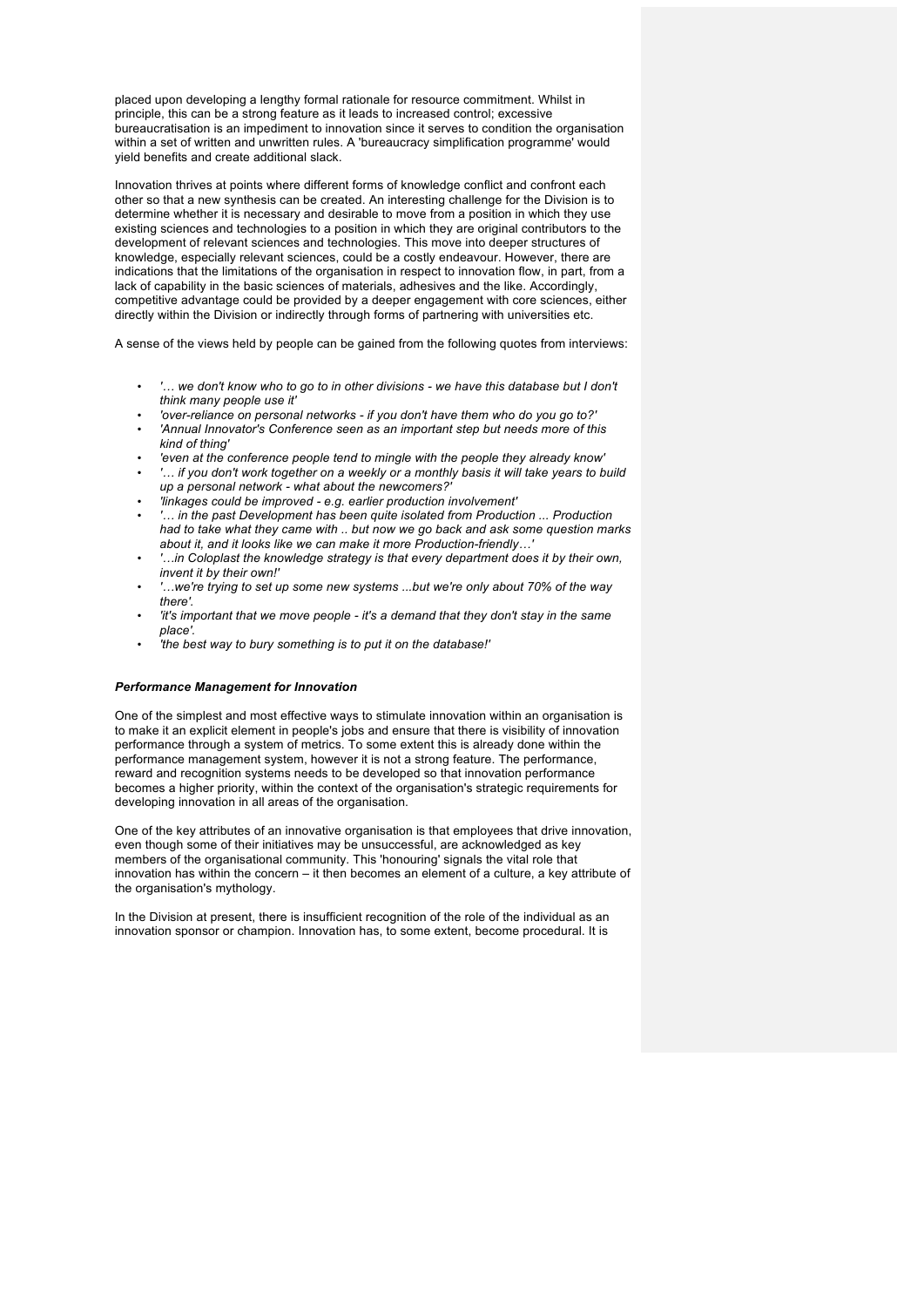important for top managers to take a leading role as sponsors, or patrons, giving support for champions for innovative initiatives. Although this is not absent, it could be strengthened.

## *Specific Blockages to Innovation*

Every organisation has (to some extent) specific 'blockages' that inhibit innovation. We have identified six that may be significant. Specific 'unblocking' programmes can be devised in each case.

• *Potential Blockage One - Conservative Mythology*

All organisations are, to some extent, 'children' of their past. This is true within the Division. Within living memory, there have been significant failures of innovative products. This seems to have created a psychological no-go area that precludes certain forms of radical innovation from being discussed. Whilst there are merits to this inherent conservatism, it acts as an impediment to innovation, especially of the 'do different' type.

• *Potential Blockage Two - Low Skills*

The specific skills needed in an innovative organisation could be understood better in the Division. Innovation is a process, at least in part. The organisation needs to be capable of both facilitating creative brainstorming exploratory thinking and managing a rigorous and structured implementation programme, ensuring that the organisation can incorporate new ideas in a fast, flexible and agile fashion. The term used to describe this organisational capability is 'ambidextrous'.

Although, as stated, the Division has an honourable history of engagement in innovation, there are few examples where more advanced innovation management tools are being used. Training employees in the specific methods for managing innovation would be beneficial and the role of education and training becomes more significant for 'intellectual path finding'. In non-innovative organisations, it is possible to be dedicated to bringing individuals to a predefined level of skill. This is not true in innovative concerns, where innovation is facilitated by appropriate attitudes, deeply embedded innovation-specific skills, and using learning as a method for path finding for the organisation. In a sense, this requires more of an educational rather than training-orientated approach.

Something resembling an 'Ostomy University' might be a suitable conduit for this innovationspecific learning to take place. Courses could be offered, perhaps in association with an international university, in all of the key areas: including medical products, materials, globalising business models, corporate parenting etc.

## • *Potential Blockage Three - Lack of Systemic Agility*

There is an emphasis on doing things well currently but there are indications of an inherent lack of agility in organisational processes<sup>9</sup>. If this is correct then it acts as a barrier to certain forms of innovation, since the cost of, and time taken, to implement innovations is protracted. Innovative organisations need to be systemically agile. Again a flavour of the views around this theme can be gained from these quotes:

- *'…AIM is successful but slow!'*
- *'…the machine (AIM) in itself is very good at optimising..there is a motivation to do even better…'*
- *'sometimes it is a too heavy process - because you have ideas they stop on the way because you have to fill in all these forms - so it kills initiative and maybe innovation from time to time'*

 <sup>9</sup> Several informants spoke of unduly long cycle times for innovation processes.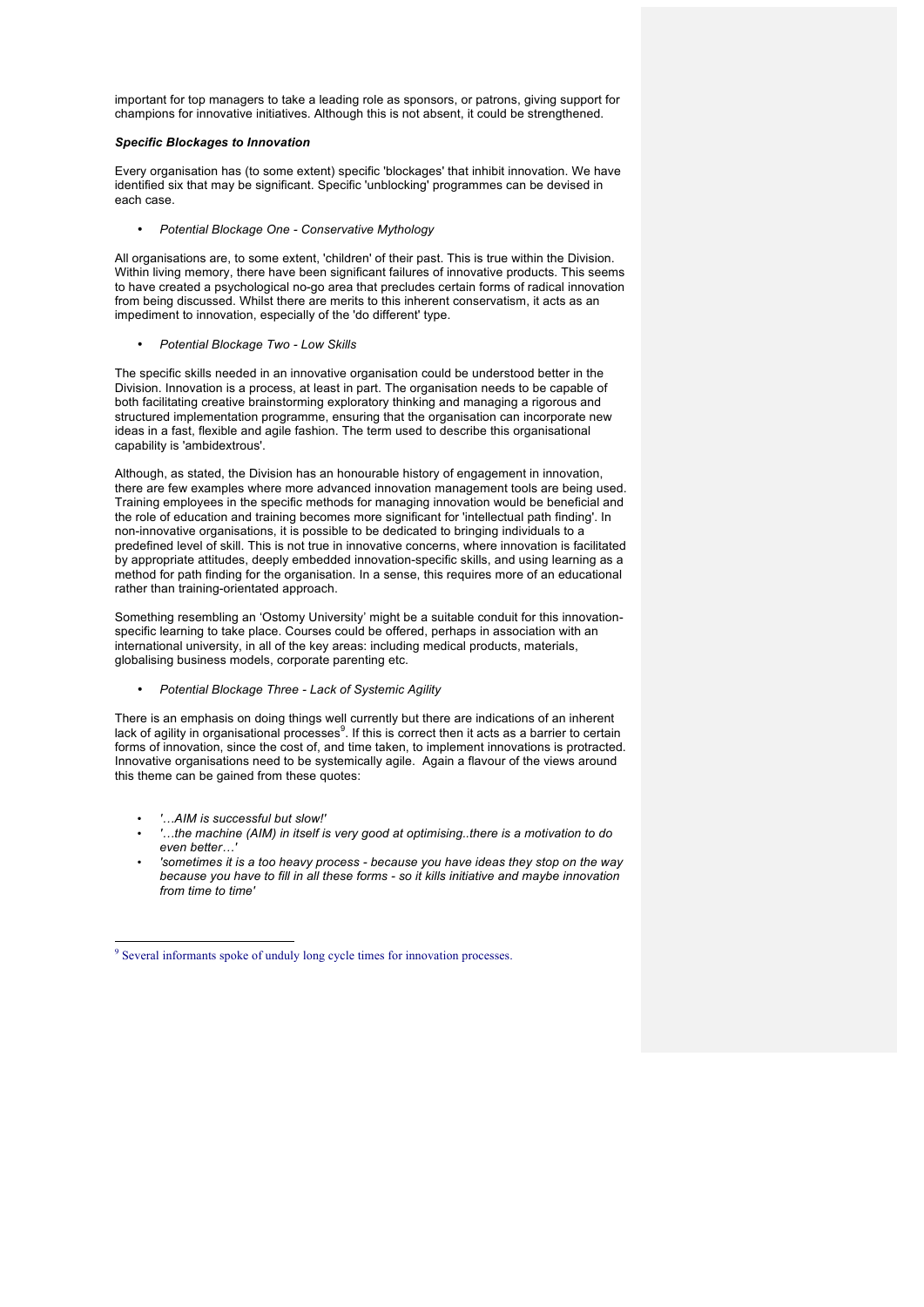#### • *Potential Blockage Four – Unclear Values Towards Innovation*

At the top management level, within the Division and the Group, there is an interesting debate to be had. Some senior managers see conservatism as a distinct strength. They argue that the care and consideration given to decisions provides formula for success. Other senior managers are biased towards innovation, certainly in the rhetoric that they use. It could be that mixed messages are coming from senior management. These could be clarified.

• *Potential Blockage Five - Fixed Staffing*

It is well known that some people are significantly more innovative than others. In an organisation, like the Ostomy Division, many people stay for much of their career. This provides deep embedded knowledge but can inhibit or prevent new people from joining who bring different energies and perspectives. It would be desirable to find ways of introducing, perhaps on a secondment basis, more and different types of people.

• *Potential Blockage Six - Insufficient Horizontal Management*

As stated above, the product development process in particular requires a high degree of horizontal management. Such processes need to be understood, and improved systemically. Whilst there is evidence of innovative work being undertaken to clarify and improve horizontal processes, it is likely that this work will need to be extended and deepened - especially as the scope and scale of the Division's activities are expanded. Perhaps more significantly, changes in process will need to be undertaken as global facilities come on stream (for example, there is little visibility in the Danish head office as to the current programmes of product innovation being undertaken within the subsidiary in China).

#### **Making innovation happen – building innovative** *routines*

Organisations develop particular ways of managing innovation through learning processes in which they try different behaviours and find 'what works for us'. Successful behaviours are repeated - eventually the pattern becomes a 'routine' – 'the way we do things around here'. Routines are supported and embedded in structures and procedures that give them form.

Routines can be powerful source of competitive advantage because they have to be learned – other firms cannot simply copy them. (The COF Boards and the overall key player approach is a good example that works to Coloplast's advantage). But firms need to review their existing routines to make sure they are appropriate – sometimes the very things that were important for one set of conditions (such as supporting 'do better' innovation) become a major barrier to doing something new or different.

#### **The 'do different' challenge**

In general Coloplast Ostomy Division scored well on innovation but with some areas of concern. Particularly there was a sense that the organization wasn't well set to deal with the challenge of 'do different' innovation – as indicated by some quotes:

- *'…you will end up with frustration - people get all these good ideas but there's nowhere to take them ...'*
- *'on some things we're starting to be very good… but because it's so structured there's no real room for radical ideas'*
- *'…the machine (AIM) for optimising works well but not for radical new products or*   $market$  *redefinition* $\dots$
- *'I don't think we have the DD side well covered today… we have one project which might… but the pipeline is 4-5 years from now'*
- *'I think we do too little for the radical side - but Coloplast is too busy…'*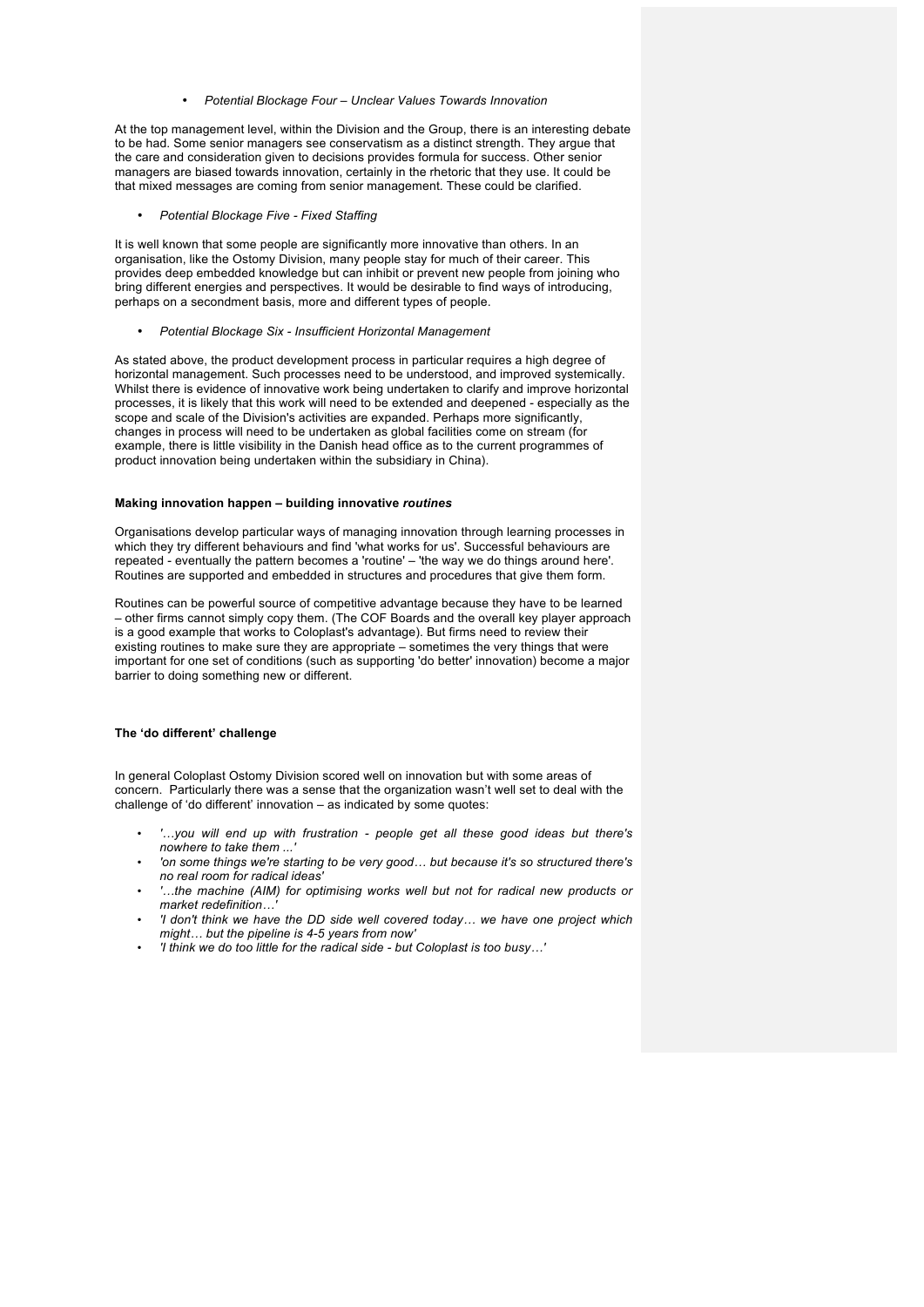- *'we like to think we're the best in the world but we're not!'*
- *'after you've banged the wall 4 or 5 times you give up!'*
- *'…sometimes what you need is radical, out of the box - you need a separate kind of structure for that because it can't fit the optimising one…'*
- *'…(needs a structure) well-protected from the planning process, budgets, the normal resource drain, so to speak!'*
- *'…if we don't get outside the box, then somebody outside the box will step in and do it .. that will ruin our business in the long term.'*
- *'because it's all focused on this well-oiled machine there are no resources for the radical ideas…'*
- *'…there should be a forum where it's allowed to have new ideas and it should be supported where there is money to run with these good new ideas..'*
- *'this is the resource we put into that (radical front end) because we want it... we must protect this, though, and not cut back when things get difficult or allow it to be taken away…'*
- *'need to allocate significant target resource and build up to it - not just a few %'.*
- *'... if you just have the task to say 'new machine this year, new machine next year, etc.' you'll never be innovative, because you're ordinary tasks will fill up your whole programme…'*
- *'we should allow people to go to conferences and exhibitions without having a specific target - just to see what's around'*
- *'people aren't taken enough out of their daily work to think differently'*
- *'… most of the time we are too focused on a particular problem…'*
- *'… you have to change the attitude, send people out on a more loose basis…'*
- *'the risk of taking only one risk and that's it!'*
- *'…we need a 'safe haven' for ideas… but there have to be checkpoints - if anything interesting comes up then we put it into the (AIM) machine'.*
- *'it's (DD) not integrated in the AIM procedure'*
- *'…if it's interesting then you can take it into the 'real world' - budgets, plans, etc. - but when it lives there it has its own life'*
- *'AIM too constraining'*
- *'because it is so structured there's no real room for radical ideas, no 'let's try this', no way to run with it outside the structures'*
- *'…failure is not an option! (in AIM)…'*
- *'Today's DD needs to become tomorrow's DB innovation!'*
- *'…the new ideas, the organizational framework has to be fitted to the size of them.'*

## **'Do Different'**

The opportunity to engage in 'do different' innovation is limited within any organisation. There are four major reasons for this:

- 'Do different' innovation is frequently risk laden;
- It is unclear how competitive advantage can be gained from the new endeavour;
- Organisations codify activities around an existing business model and are ill-equipped to create something dramatically new;
- New activities often require knowledge and other assets that are not possessed.

These factors are, in different ways, impeding the development of 'do different innovation' within the Division. The process is also limited by the conservative nature of the industry within which the Division operates and the raft of regulatory bodies that define its functioning. It is unlikely, within the existing growth targets and with the current resource availability that the Division has the capability to embark upon programmes that lead to radically different products or services. Accordingly, some form of 'special' organisational arrangements need to be constructed so that a proportion of resources are allocated to 'out of the box' innovative initiatives. It needs to be accepted that some, if not most, of these will fail. However, a controlled corporate entrepreneurship and venturing programme is likely to yield beneficial results, especially in an industry where advances in medical technology is likely to diminish the need for existing products offered by the Division over time.